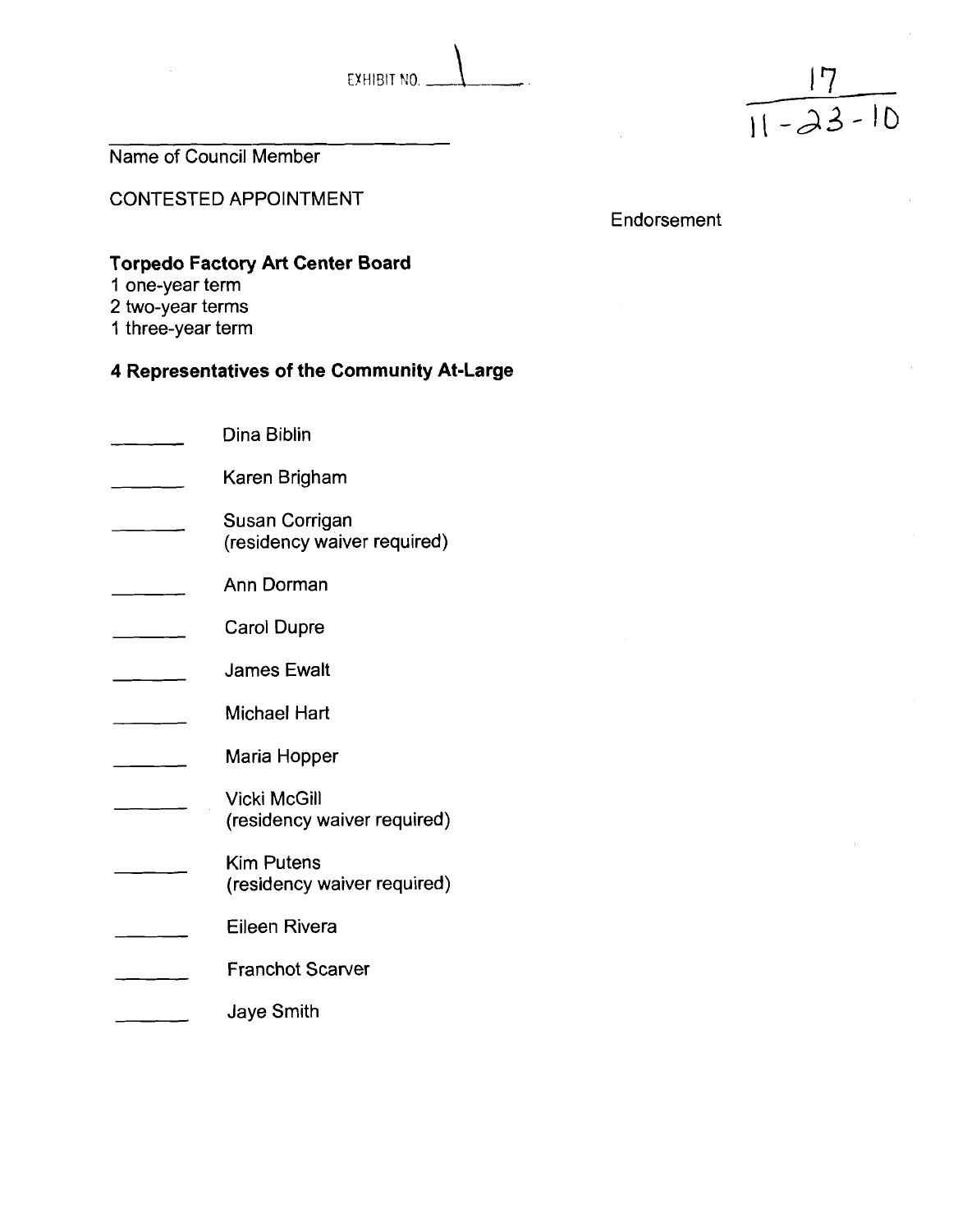Coty Attorney

Name of Council Member

CONTESTED APPOINTMENT

Endorsement

#### **Torpedo Factory Art Center Board**

- **1** one-year term
- 2 two-year terms
- 1 three-year term

Dina Biblin Karen Brigham  $\int \overline{\rho} \wedge \rho \wedge \overline{\rho}$  $*$  2<sup>1</sup> 4 Susan Corrigan Donly, Krupicka, Hughes, Fasser (residency waiver required)  $\frac{1}{4}$  <sup>17</sup> 4  $\frac{1}{10}$  Ann Dorman Eculle, Donley, Pepper, H<sub>15</sub> h.  $\sigma$ James Ewalt  $\int \int \mu_0 \rho \, d\theta$ Michael Hart Euelle, Donley, Krapicke, Hushos # 31<sup>r.</sup> 5 Maria Hopper Euille, Donley, Krupicka, Hughes, Fannis Vicki McGill (residency waiver required) Maria Hopper Ewlle, Donley,  $K + 1$ <br>Vicki McGill<br>(residency waiver required)<br>Kim Putens Ewille, Fanning Kim Putens  $\overline{\mathcal{E}\text{uille}}$ ,  $\overline{F}$  a  $\overline{F}$ <sup> $\overline{r}$ </sup>  $Pepen$  Rivera  $Pepen$ , Krupicka Franchot Scarver  $\Theta$ epp $\mu_{\perp}$ Jaye Smith Pepper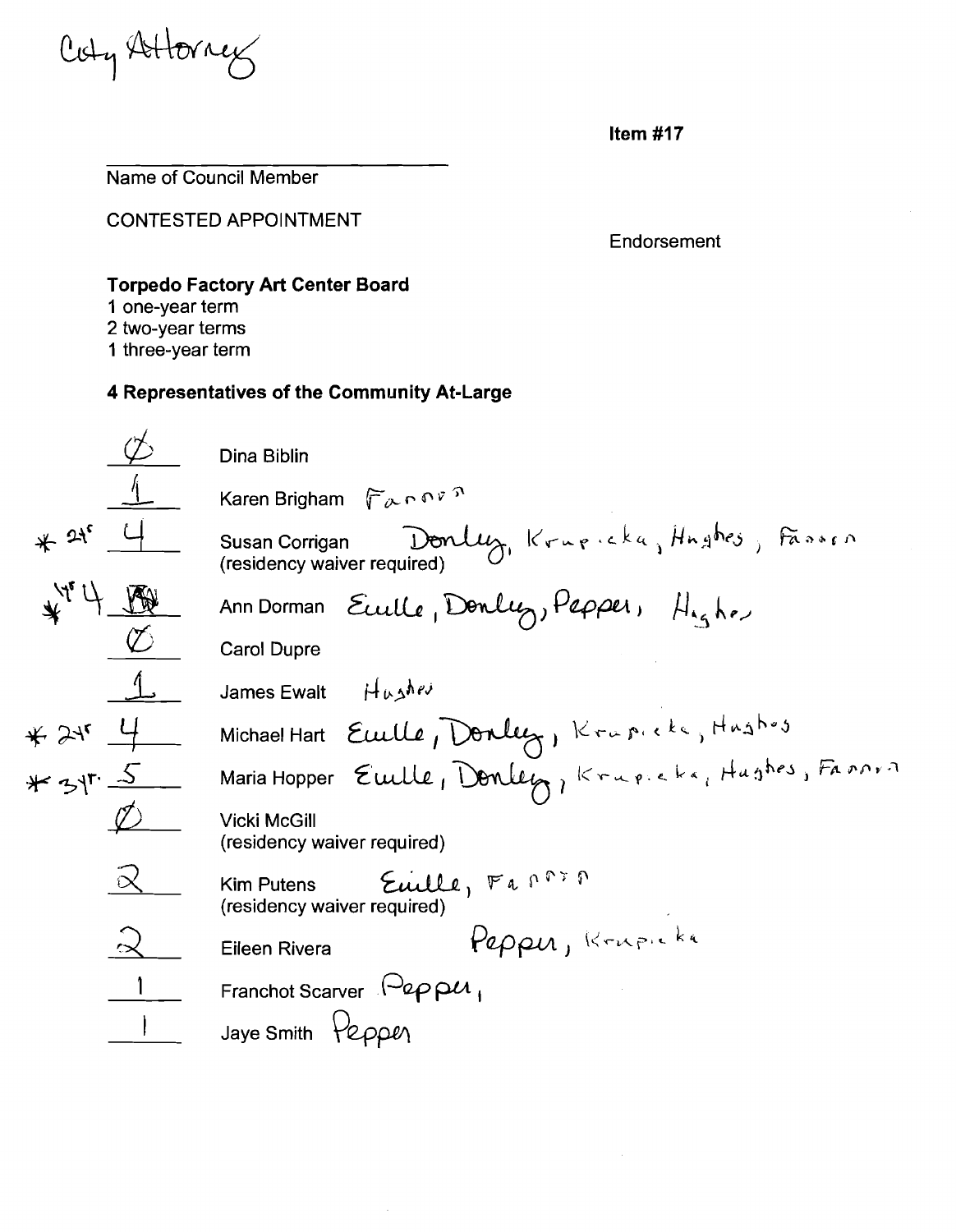

#### CONTESTED APPOINTMENT (continued) Endorsement

### **Torpedo Factory Art Center Board (continued)**

**5 Representatives of the Torpedo Factory Artists Association** (such members to be endorsed by the TFAA governing body prior to consideration of appointment by City Council)

2 one-year terms

- 2 two-year terms
- 1 three-year term

|            | Penelope Barringer 3-year term <i>Peppu, Ewille, Penelope C. Barringer, Pres., Hyghes</i><br>(residency waiver required) Donly, Kreas Torpedo Factory Art Center Figges |                                                                                                                                                       |
|------------|-------------------------------------------------------------------------------------------------------------------------------------------------------------------------|-------------------------------------------------------------------------------------------------------------------------------------------------------|
|            | Dawn Benedetto 1-year term <i>Peppu</i> , Eulle, Penelope C. Barringer, Pres., Hughes<br>(residency waiver required) Donly, Kesenthe Torpedo Factory Art Center Fan 060 |                                                                                                                                                       |
| ヒ          | Susan Sanders 2-year term Peppu, Ewille, Penelope C. Barringer, Pres., $H_{\alpha_{3}}$ hes<br>Torpedo Factory Art Center Freedor                                       |                                                                                                                                                       |
| $\epsilon$ | Lisa Schumaier 2-year term Peppu, Euille                                                                                                                                | Penelope C. Barringer, Pres., $\mu_{n,q}$ hea<br>Torpedo Factory Art Center                                                                           |
|            | Marian Van Landingham 1-year term<br>Peppu, Ewille, Dolly, Krugnak                                                                                                      | Penelope C. Barringer, Pres., $H_{\alpha}$ $\oint_{\alpha} h \ell \ell$<br>Torpedo Factory Art Center $\int_{\alpha} f \ell \ell \ell \ell \ell \ell$ |

# **1 Representative of the Art League**

 $(three-year term)$ 

external betsy Anderson<br>
Betsy Anderson Nancy Pane Fortwengler, (residency waiver required) First VP, Art League Board **The Example 2018 of the Art League<br>
The Art League<br>** *Testsy Anderson***<br>
(residency waiver required)<br>** *Tuppe, Ewill, Donlug***, Kerplekk, Hushes of Directors<br>
<b>Peoper, Ewill, Donlug**, Kerplekk, Hushes of Directors<br> **Peoper, Fhi\* PC** ''

# **1 Representative of the Alexandria Commission for the Arts**  (three-year term) Procession and Fowler Pat Miller, of<br>Pepper, Eucle, Donley, Kenpikk, Hughes For the Arts<br>
Pepper, Eucle, Donley, Kenpikk, Hughes For the Arts<br>
epresentative of the Alexandria Convention and Visitors Assoc

 $\overline{\mathcal{C}}$  Donna Fowler Pat Miller, chair, Commission

**1 Representative of the Alexandria Convention and Visitors Association Member (Ex-Officio)** 

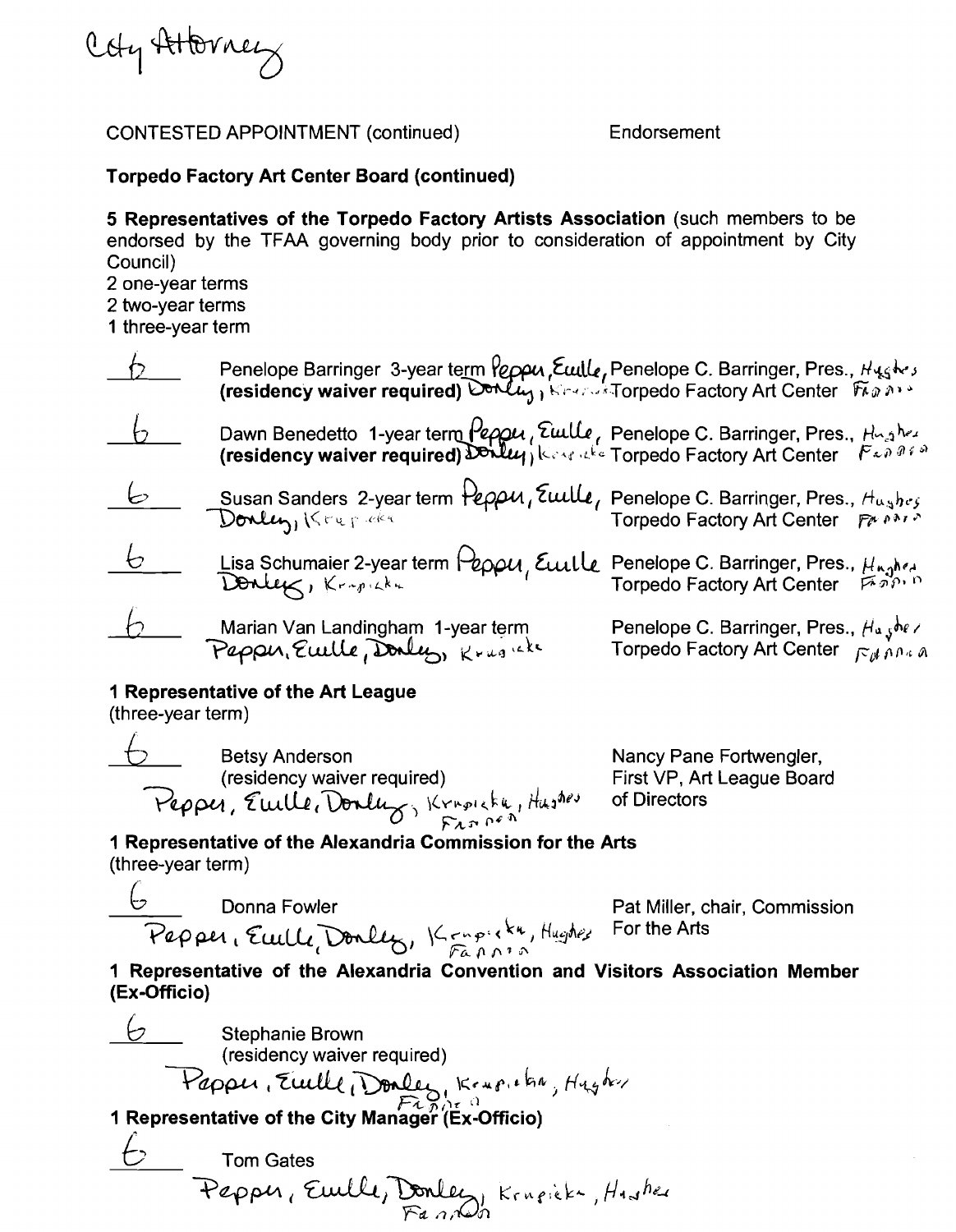Cety Attorney - Revote #1

Name of Council Member

CONTESTED APPOINTMENT

Endorsement

# **Torpedo Factory Art Center Board**

- **1** one-year term
- 2 two-year terms
- 1 three-year term

|                                | Dina Biblin                                        |
|--------------------------------|----------------------------------------------------|
| taoni n                        | ł.<br>Karen Brigham                                |
|                                | Susan Corrigan<br>(residency waiver required)      |
| $E_{\text{crit}}(l_{1})$ Donty | Ann Dorman                                         |
|                                | <b>Carol Dupre</b>                                 |
| the prev                       | <b>James Ewalt</b>                                 |
|                                | <b>Michael Hart</b>                                |
|                                | Maria Hopper                                       |
|                                | <b>Vicki McGill</b><br>(residency waiver required) |
|                                | <b>Kim Putens</b><br>(residency waiver required)   |
| <u>Krupicka</u>                | <b>Eileen Rivera</b>                               |
|                                | <b>Franchot Scarver</b>                            |
|                                | <b>Jaye Smith</b>                                  |
|                                |                                                    |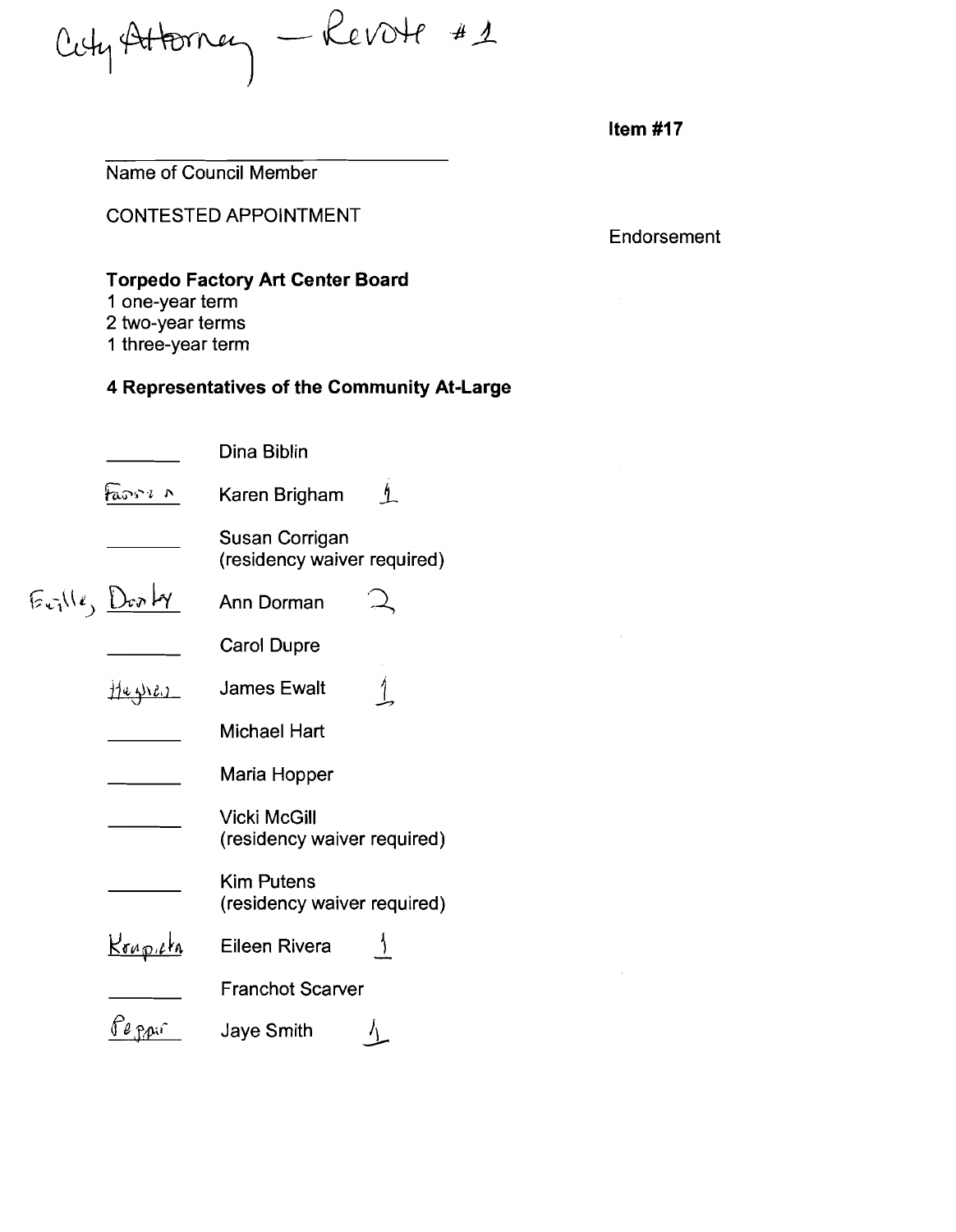$\mathcal{C}_{el}$ Cody Altering EXHIBIT NO. **If, L I I** ILhC/IUC  $\bigoplus\hspace{-0.18cm}\curvearrowleft\,$ Name of Counci



CONTESTED APPOINTMENT

Endorsement

# **Torpedo Factory Art Center Board**

- **1** one-year term
- 2 two-year terms
- 1 three-year term

| Dina Biblin                                                           |
|-----------------------------------------------------------------------|
| Karen Brigham $*$                                                     |
| Susan Corrigan<br>(residency waiver required)                         |
| Ann Dorman $\ast$ 2 Donley, Emille, Pegoro, Hashin                    |
| <b>Carol Dupre</b>                                                    |
| James Ewalt<br>$\mathcal{H}$                                          |
| Michael Hart                                                          |
| Maria Hopper                                                          |
| <b>Vicki McGill</b><br>(residency waiver required)                    |
| $\sqrt{F}$ arra<br><b>Kim Putens</b><br>- (residency waiver required) |
|                                                                       |
| <b>Franchot Scarver</b>                                               |
| Jaye Smith<br>业                                                       |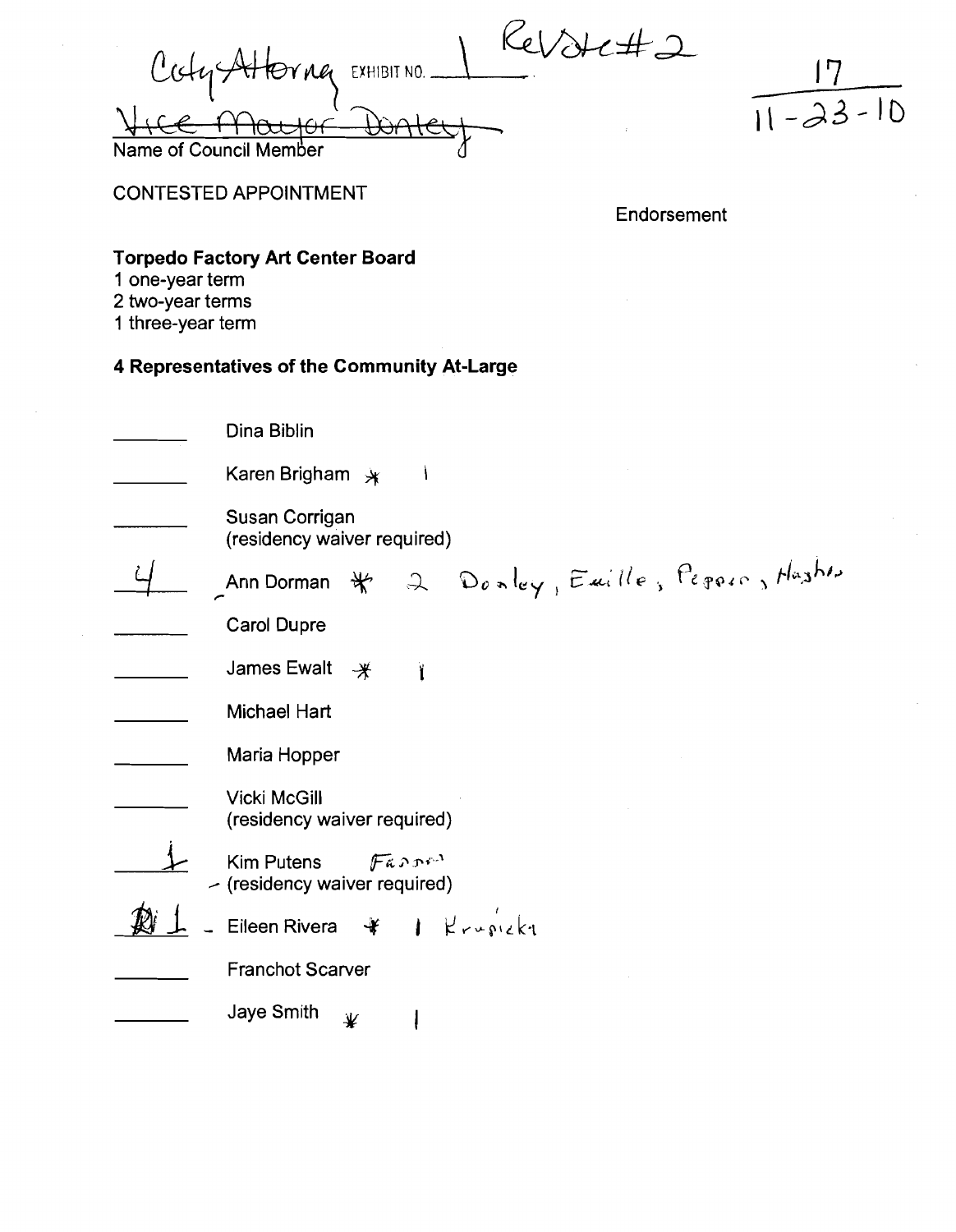| ltem #17 |  |
|----------|--|

| Mayor Euille           |  |
|------------------------|--|
| Name of Council Member |  |

CONTESTED APPOINTMENT

Endorsement

 $\overline{\phantom{1}}$ 

# **Torpedo Factory Art Center Board**

- 1 one-year term
- 2 two-year terms
- 1 three-year term

| Dina Biblin                                        |
|----------------------------------------------------|
| Karen Brigham                                      |
| Susan Corrigan<br>(residency waiver required)      |
| Ann Dorman                                         |
| Carol Dupre                                        |
| <b>James Ewalt</b>                                 |
| Michael Hart                                       |
| Maria Hopper                                       |
| <b>Vicki McGill</b><br>(residency waiver required) |
| <b>Kim Putens</b><br>(residency waiver required)   |
| <b>Eileen Rivera</b>                               |
| <b>Franchot Scarver</b>                            |
| Jaye Smith                                         |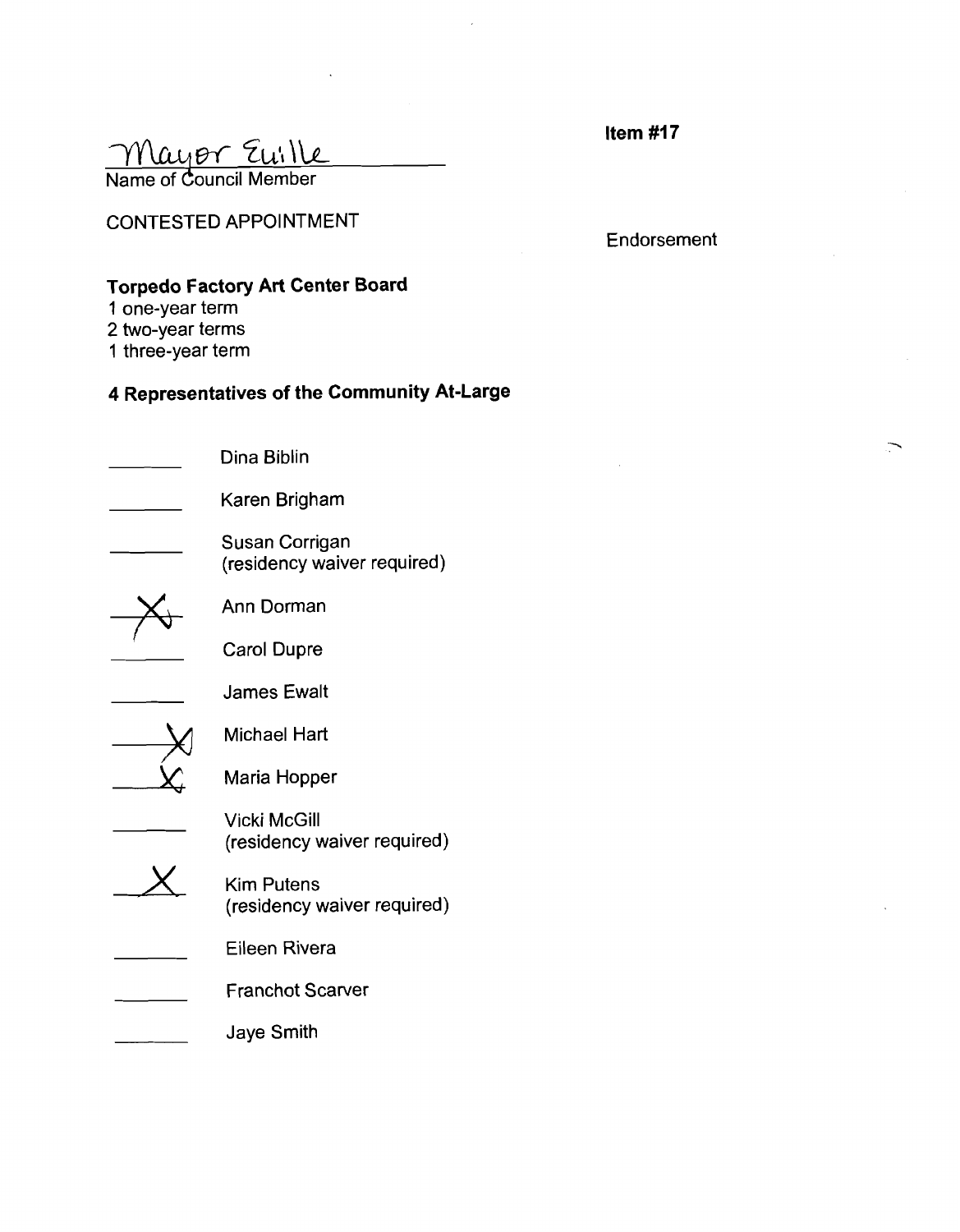# CONTESTED APPOINTMENT (continued) Endorsement

# **Torpedo Factory Art Center Board (continued)**

**5 Representatives of the Torpedo Factory Artists Association** (such members to be endorsed by the TFAA governing body prior to consideration of appointment by City Council)

2 one-year terms

2 two-year terms

1 three-year term

| Penelope Barringer 3-year term<br>(residency waiver required) | Penelope C. Barringer, Pres.,<br><b>Torpedo Factory Art Center</b> |
|---------------------------------------------------------------|--------------------------------------------------------------------|
| Dawn Benedetto 1-year term<br>(residency waiver required)     | Penelope C. Barringer, Pres.,<br><b>Torpedo Factory Art Center</b> |
| Susan Sanders 2-year term                                     | Penelope C. Barringer, Pres.,<br><b>Torpedo Factory Art Center</b> |
| Lisa Schumaier 2-year term                                    | Penelope C. Barringer, Pres.,<br><b>Torpedo Factory Art Center</b> |

Marian Van Landing ham 1-year term Penelope C. Barringer, Pres.,

# **1 Representative of the Art League**

(three-year term)



Betsy Anderson<br>(residency waiver required)

Nancy Pane Fortwengler, First VP, Art League Board of Directors

Torpedo Factory Art Center

# **1 Representative of the Alexandria Commission for the Arts**

(three-year term)



Donna Fowler **Pat Miller, chair, Commission** For the Arts

# **1 Representative of the Alexandria Convention and Visitors Association Member (Ex-Off icio)**



Stephanie Brown (residency waiver required)

# **1 Representative of the City Manager (Ex-Officio)**



Tom Gates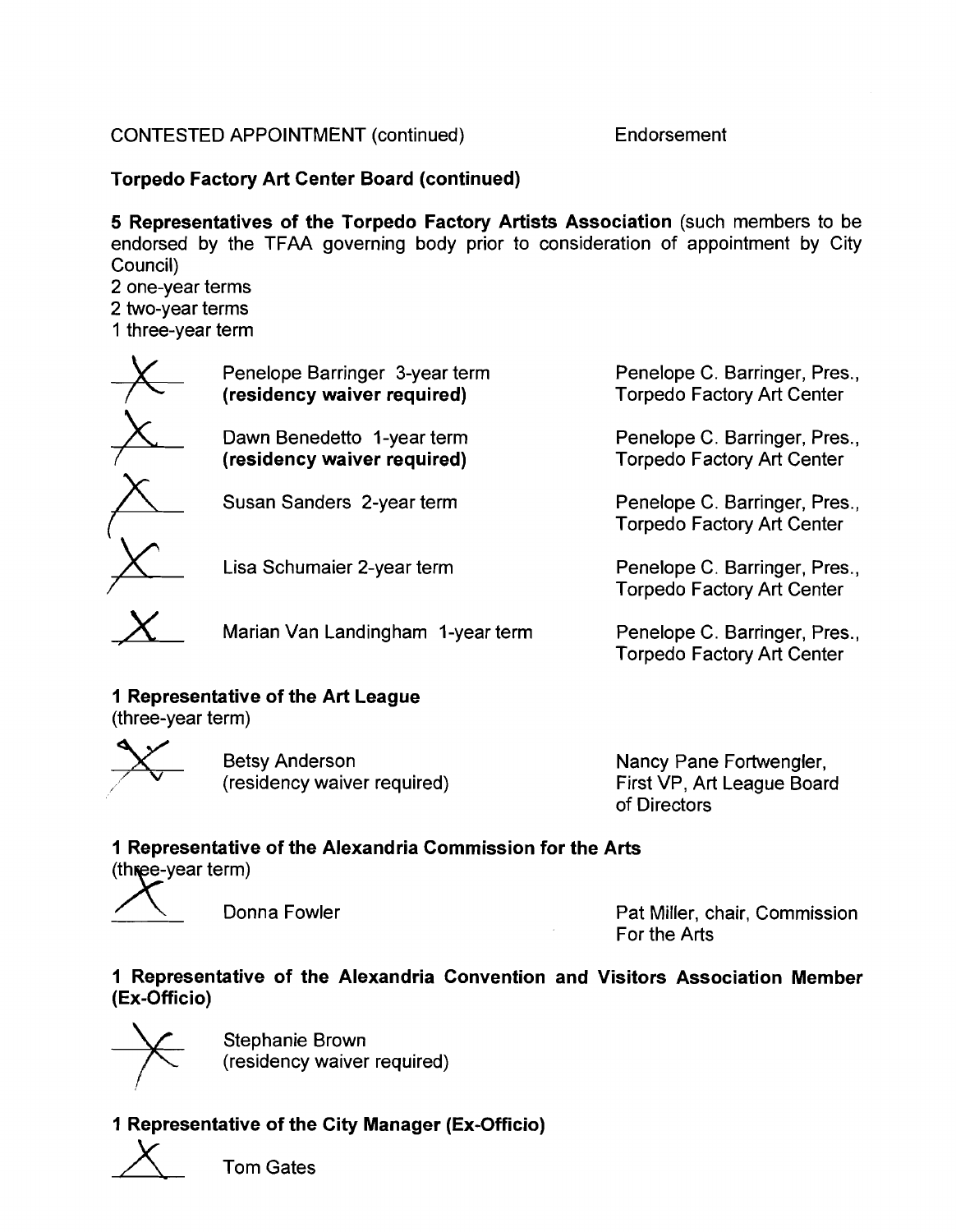<u>May or Eurle</u> <u>Ul</u>

CONTESTED APPOINTMENT

Endorsement

# **Torpedo Factory Art Center Board**

- **1** one-year term
- 2 two-year terms
- 1 three-year term

| 1 one-year term<br>2 two-year terms<br>1 three-year term | <b>Torpedo Factory Art Center Board</b>              |          |
|----------------------------------------------------------|------------------------------------------------------|----------|
|                                                          | 4 Representatives of the Community At-Large          |          |
|                                                          | Dina Biblin                                          | vote for |
|                                                          | Karen Brigham ≱                                      |          |
|                                                          | Susan Corrigan<br>(residency waiver required)        |          |
|                                                          | Ann Dorman <del>∱</del>                              |          |
|                                                          | <b>Carol Dupre</b>                                   |          |
|                                                          | James Ewalt <b>∱</b>                                 |          |
|                                                          | Michael Hart                                         |          |
|                                                          | Maria Hopper                                         |          |
|                                                          | <b>Vicki McGill</b><br>(residency waiver required)   |          |
|                                                          | Kim Putens $\uparrow$<br>(residency waiver required) |          |
|                                                          | Eileen Rivera $\oint$                                |          |
|                                                          | Franchot Scarver A                                   |          |
|                                                          | Jaye Smith $\uparrow$                                |          |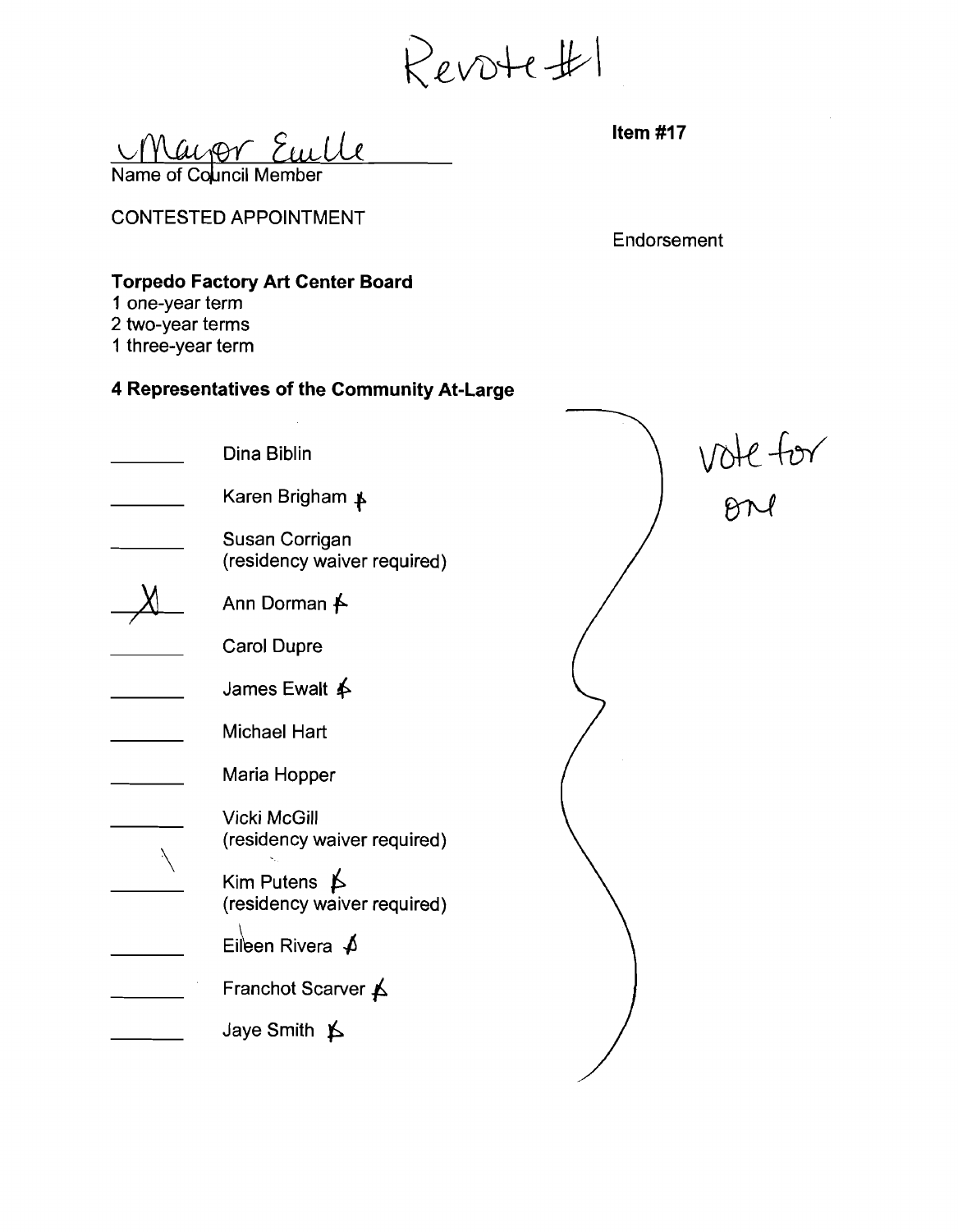Revotest 2

avor Euille  $\overline{\mathsf{Name}}$  of  $\cancel{\mathcal{C}}$ ouncil Member

CONTESTED APPOINTMENT

Endorsement

# **Torpedo Factory Art Center Board**

- **1** one-year term
- 2 two-year terms
- 1 three-year term

# **4 Representatives of the Community At-Large**  $\bigvee\bigvee\bigvee\bigvee\in\mathcal{L}$

| Dina Biblin                                        |  |
|----------------------------------------------------|--|
|                                                    |  |
| Karen Brigham                                      |  |
| Susan Corrigan<br>(residency waiver required)      |  |
| Ann Dorman                                         |  |
| <b>Carol Dupre</b>                                 |  |
| <b>James Ewalt</b>                                 |  |
| Michael Hart                                       |  |
| Maria Hopper                                       |  |
| <b>Vicki McGill</b><br>(residency waiver required) |  |
| <b>Kim Putens</b><br>(residency waiver required)   |  |
| Eileen Rivera                                      |  |
| <b>Franchot Scarver</b>                            |  |
| Jaye Smith                                         |  |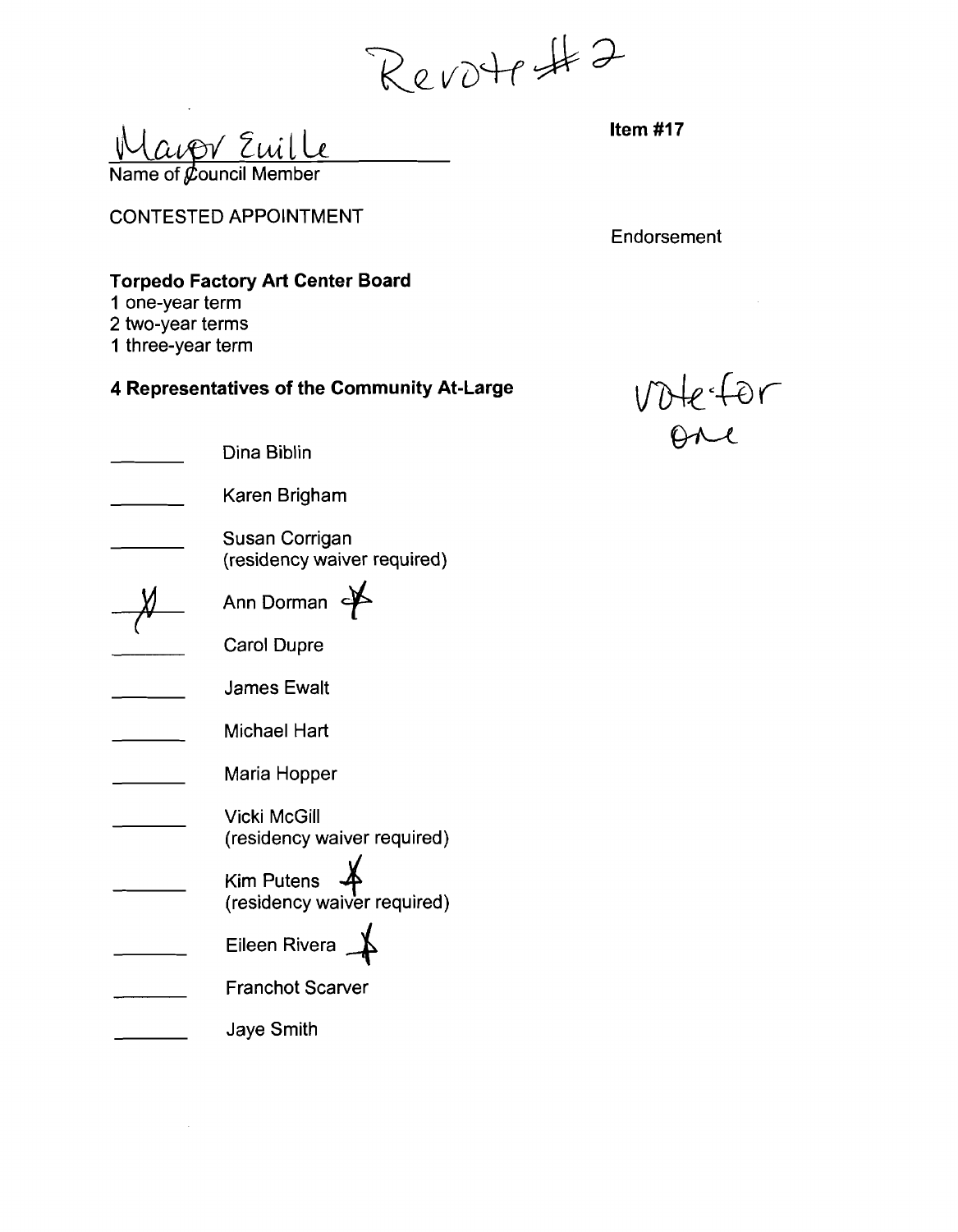# $\sim$ le. Name of Council Member

**Item #I7** 

CONTESTED APPOINTMENT

Endorsement

# **Torpedo Factory Art Center Board**

- 1 one-year term
- 2 two-year terms
- 1 three-year term

| Dina Biblin                                        |
|----------------------------------------------------|
| Karen Brigham                                      |
| Susan Corrigan<br>(residency waiver required)      |
| Ann Dorman                                         |
| Carol Dupre                                        |
| <b>James Ewalt</b>                                 |
| Michael Hart                                       |
| Maria Hopper                                       |
| <b>Vicki McGill</b><br>(residency waiver required) |
| <b>Kim Putens</b><br>(residency waiver required)   |
| Eileen Rivera                                      |
| <b>Franchot Scarver</b>                            |
| Jaye Smith                                         |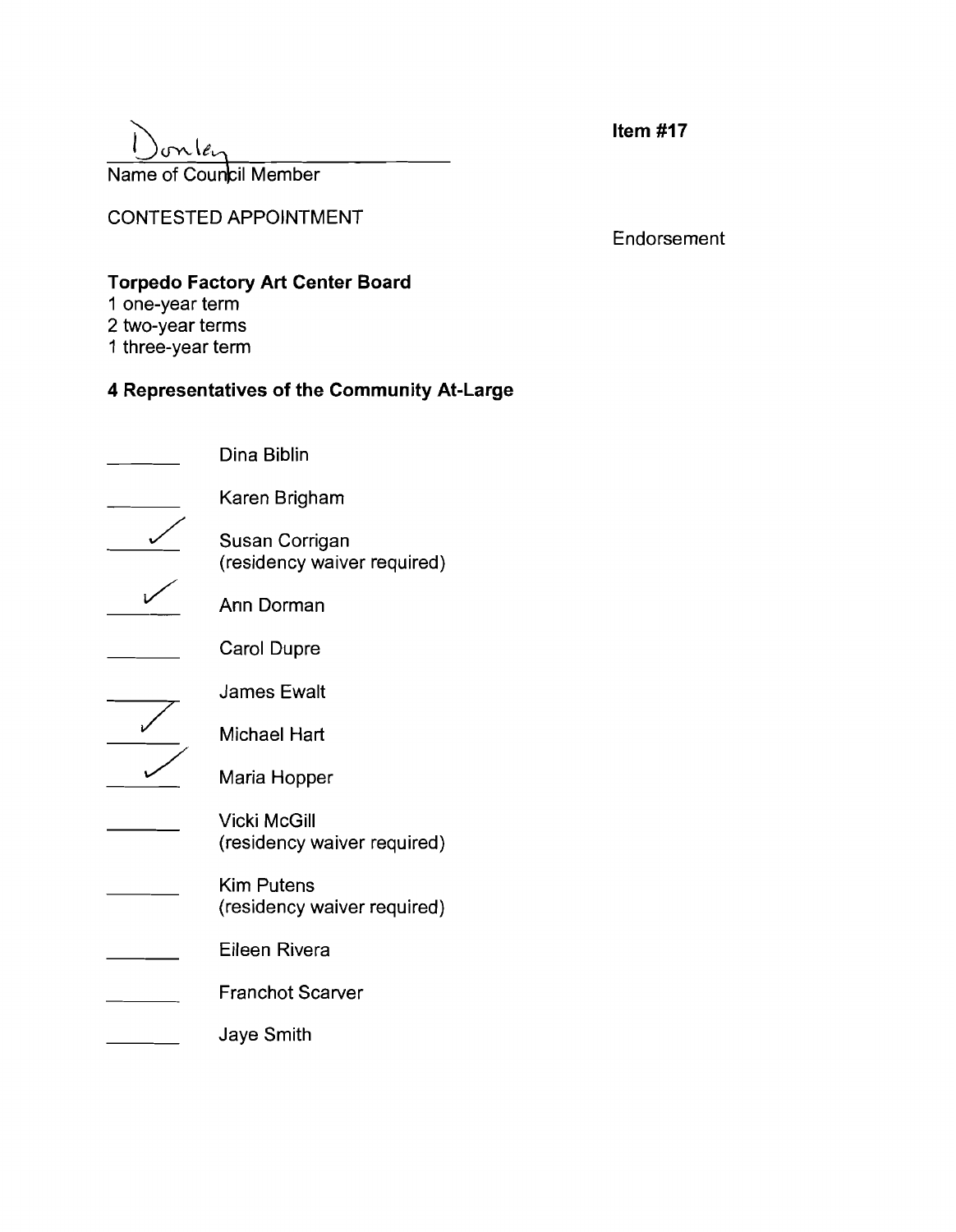) onle.

# CONTESTED APPOINTMENT (continued) Endorsement

# **Torpedo Factory Art Center Board (continued)**

**5 Representatives of the Torpedo Factory Artists Association** (such members to be endorsed by the TFAA governing body prior to consideration of appointment by City Council)

2 one-year terms 2 two-year terms

1 three-year term

ncil)<br>e-year terms<br>ee-year term Penelope Barringer 3-year term Penelope C. Barringer, Pres.,<br>Penelope Barringer 3-year term Penelope C. Barringer, Pres.,<br>Torpedo Factory Art Center Torpedo Factory Art Center Dawn Benedetto 1-year term Dawn Benedetto 1-year term<br>
Susan Sanders 2-year term Penelope C. Barringer, Pres., Torpedo Factory Art Center Penelope C. Barringer, Pres., Torpedo Factory Art Center Lisa Schumaier 2-year term Penelope C. Barringer, Pres.,

Marian Van Landingham 1-year term Penelope C. Barringer, Pres.,

**1 Representative of the Art League** 

(three-year term)

**Betsy Anderson** (residency waiver required) Nancy Pane Fortwengler, First VP, Art League Board of Directors

Torpedo Factory Art Center

Torpedo Factory Art Center

# **1 Representative of the Alexandria Commission for the Arts**

(three-year term)

Donna Fowler **Pat Miller, chair, Commission** For the Arts

# **1 Representative of the Alexandria Convention and Visitors Association Member (Ex-Officio)** <sup>N</sup>

ì.

Stephanie Brown (residency waiver required)

# **1 Representative of the City Manager (Ex-Officio)**



Tom Gates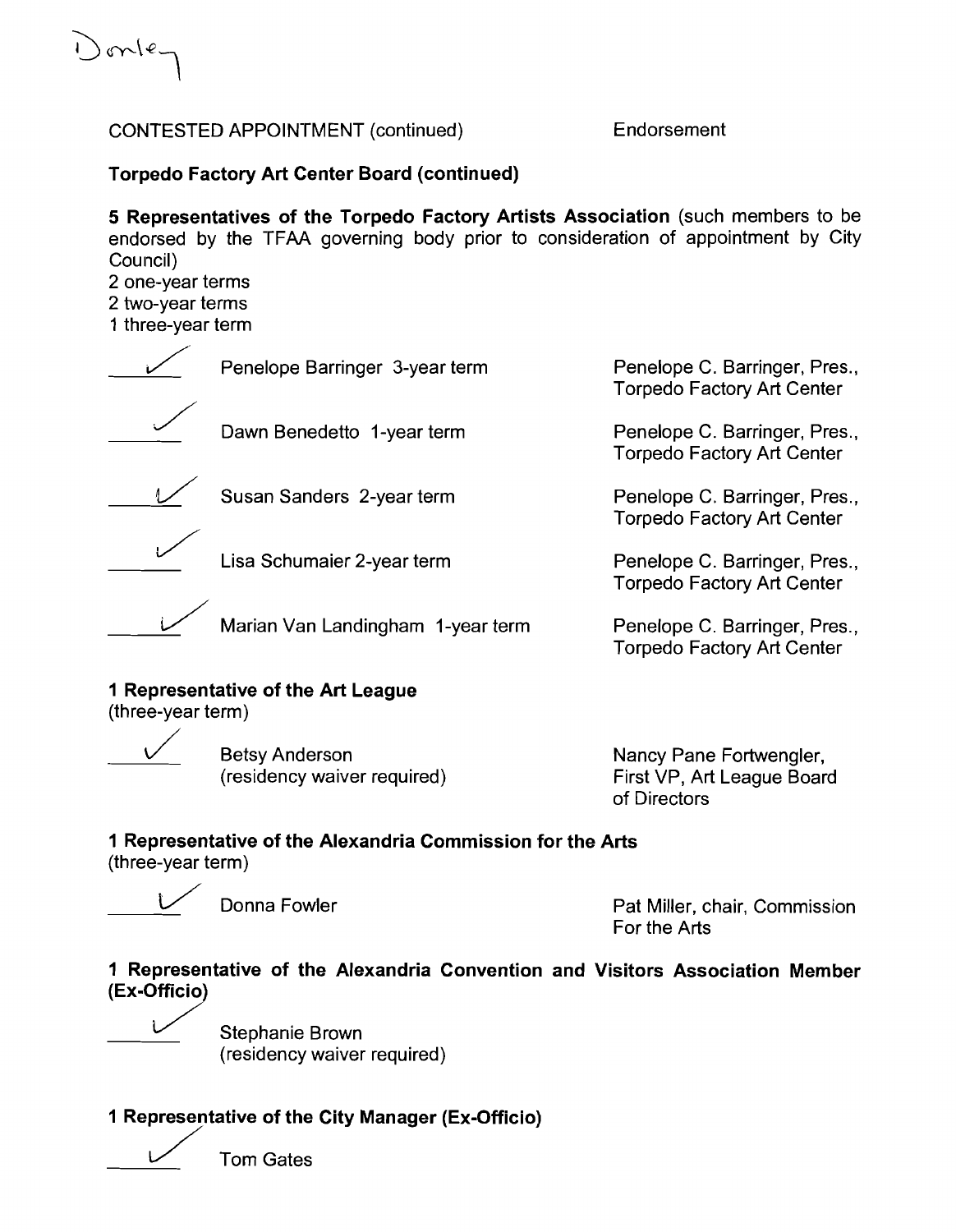Revote #1<br>Vice Maror Douler Hen #17  $\overline{\mathsf{Name}}$  of Council Member

# CONTESTED APPOINTMENT

Endorsement

# **Torpedo Factory Art Center Board**

- **1** one-year term
- 2 two-year terms
- 1 three-year term

| Dina Biblin                                                   |          |
|---------------------------------------------------------------|----------|
| Karen Brigham ⊁                                               | VOHT TUT |
| Susan Corrigan<br>(residency waiver required)                 |          |
| Ann Dorman $\pi$                                              |          |
| <b>Carol Dupre</b>                                            |          |
| James Ewalt $\clubsuit$                                       |          |
| Michael Hart                                                  |          |
| Maria Hopper                                                  |          |
| <b>Vicki McGill</b><br>(residency waiver required)            |          |
| Kim Putens $\ddot{\mathbf{+}}$<br>(residency waiver required) |          |
| Eileen Rivera <sup>-</sup>                                    |          |
| Franchot Scarver $\mathbf{\varphi}$                           |          |
| Jaye Smith                                                    |          |
|                                                               |          |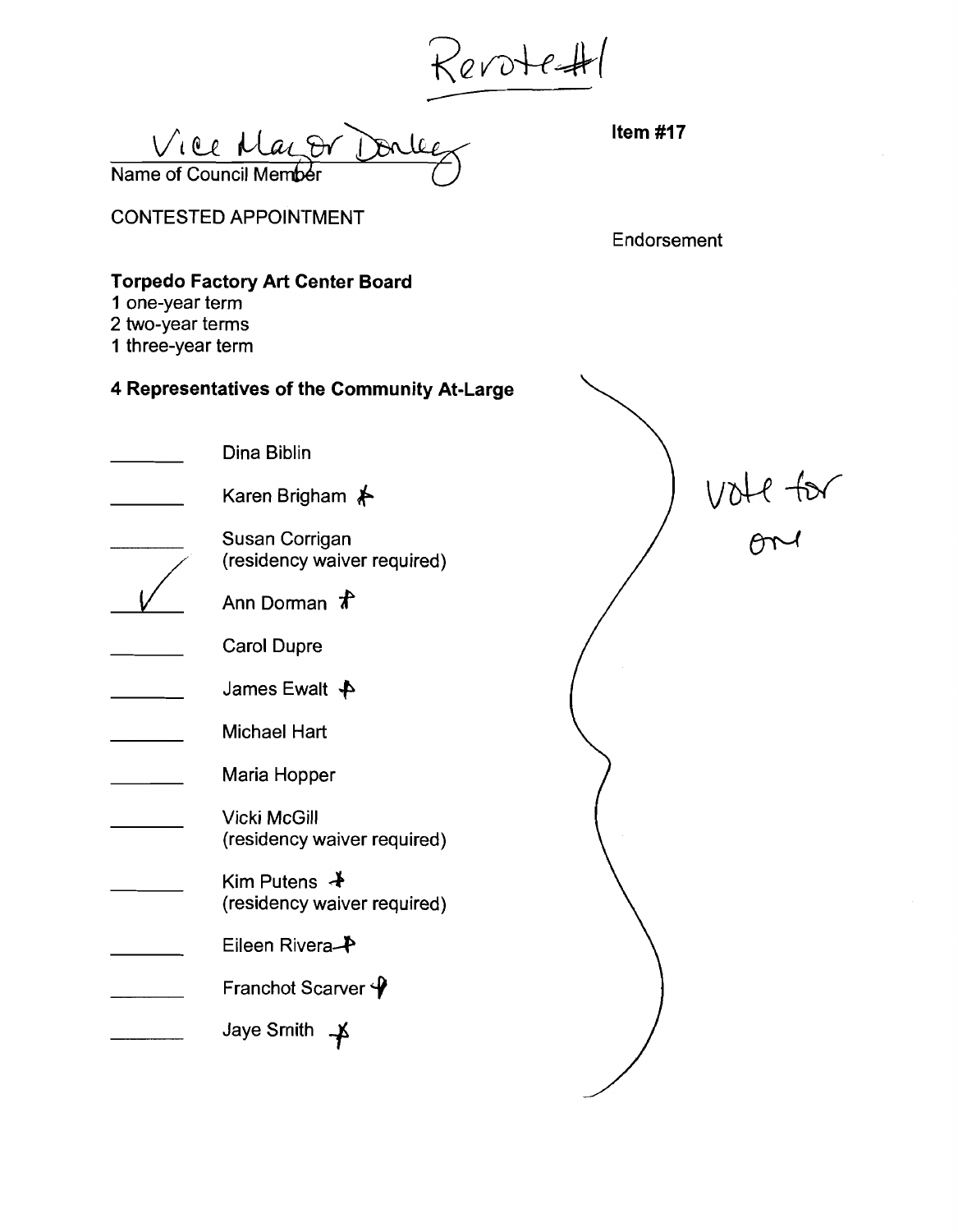**R**evote #2

Viee Mayor Don<br>Name of Council Memper

CONTESTED APPOINTMENT

**Endorsement** 

# **Torpedo Factory Art Center Board**

1 one-year term

- 2 two-year terms
- 1 three-year term

vale for one

| Dina Biblin                                                    |
|----------------------------------------------------------------|
| Karen Brigham                                                  |
| Susan Corrigan<br>(residency waiver required)                  |
| Ann Dorman                                                     |
| <b>Carol Dupre</b>                                             |
| <b>James Ewalt</b>                                             |
| Michael Hart                                                   |
| Maria Hopper                                                   |
| <b>Vicki McGill</b><br>(residency waiver required)             |
| Kim Putens $\overrightarrow{+}$<br>(residency walver required) |
| Eileen Rivera <u>_</u> ∯                                       |
| <b>Franchot Scarver</b>                                        |
| Jaye Smith                                                     |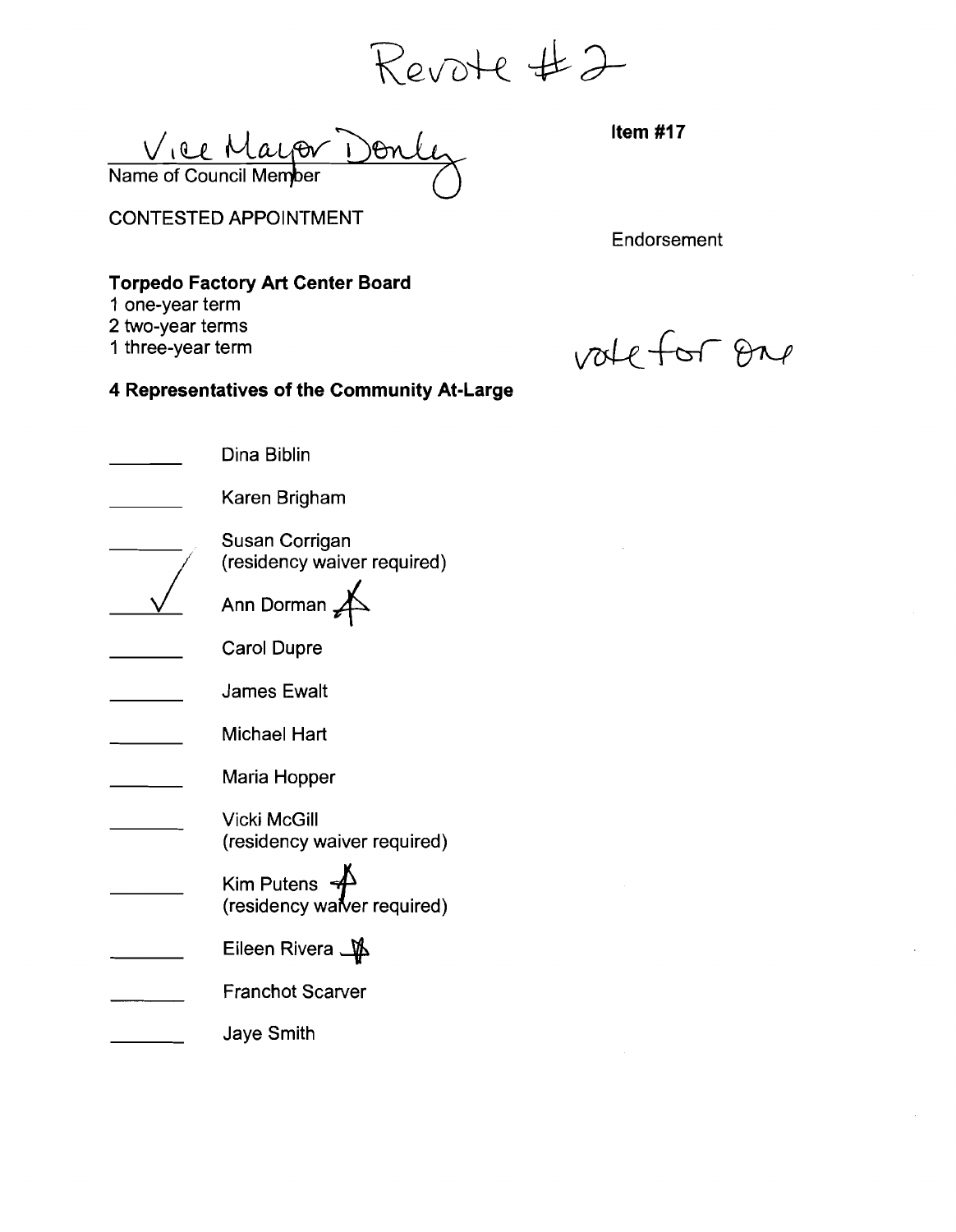EXHIBIT NO.  $\qquad \qquad$ 

man Fannon



 $\frac{17}{11-23-10}$ 

# CONTESTED APPOINTMENT

Endorsement

# **Torpedo Factory Art Center Board**

- **1** one-year term
- 2 two-year terms
- 1 three-year term

| Dina Biblin                                      |
|--------------------------------------------------|
| Karen Brigham                                    |
| Susan Corrigan<br>(residency waiver required)    |
| Ann Dorman                                       |
| <b>Carol Dupre</b>                               |
| James Ewalt                                      |
| Michael Hart                                     |
| Maria Hopper                                     |
| Vicki McGill<br>(residency waiver required)      |
| <b>Kim Putens</b><br>(residency waiver required) |
| Eileen Rivera                                    |
| <b>Franchot Scarver</b>                          |
| <b>Jaye Smith</b>                                |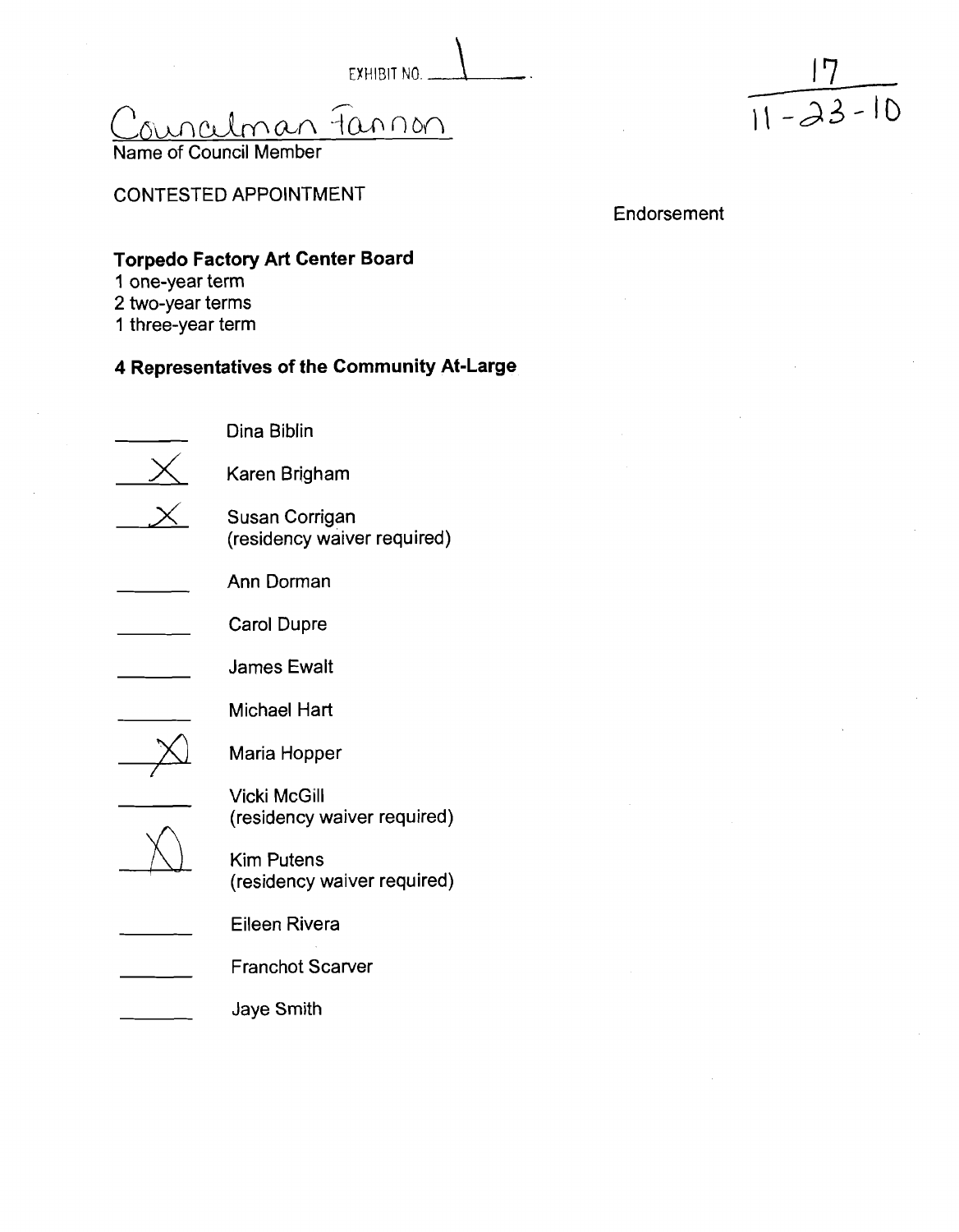$\sqrt{\frac{1}{2}}$ EYHIBIT NO.

# CONTESTED APPOINTMENT (continued)

**Endorsement** 

 $11 - 23 - 10$ 

**Torpedo Factory Art Center Board (continued)** 

**5 Representatives of the Torpedo Factory Artists Association** (such members to be endorsed by the TFAA governing body prior to consideration of appointment by City Council)

2 one-year terms 2 two-year terms

Penelope Barringer 3-year term Penelope C. Barringer, Pres.,



Susan Sanders 2-year term



Lisa Schumaier 2-year term Penelope C. Barringer, Pres.,

Marian Van Landingham 1-year term Penelope C. Barringer, Pres.,

**1 Representative of the Art League** 

(three-year term)

Betsy Anderson (residency waiver required) Nancy Pane Fortwengler, First VP, Art League Board

of Directors

Torpedo Factory Art Center

Penelope C. Barringer, Pres., Torpedo Factory Art Center

Penelope C. Barringer, Pres., Torpedo Factory Art Center

Torpedo Factory Art Center

Torpedo Factory Art Center

# **1 Representative of the Alexandria Commission for the Arts**

(three-year term)



Donna Fowler **Pat Miller, chair, Commission** For the Arts

**1 Representative of the Alexandria Convention and Visitors Association Member (Ex-Pfficio)** 

Stephanie Brown (residency waiver required)

# **1 Representative of the City Manager (Ex-Officio)**<br> **P** Tom Gates<br> **P** Tom Gates

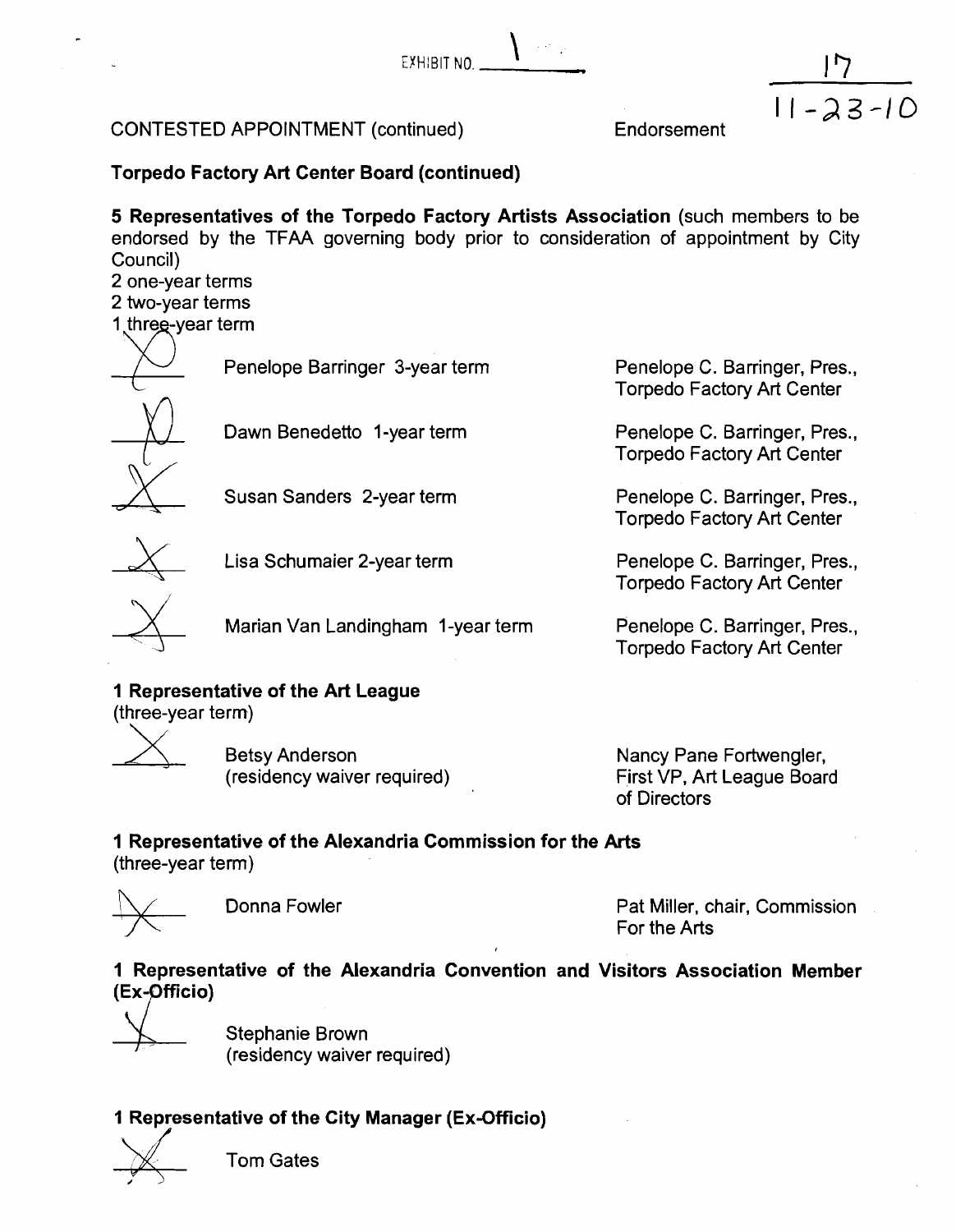Revote #/

<u>R-C-L</u><br> **Item #17** Name of Council Member

CONTESTED APPOINTMENT

**Endorsement** 

# **Torpedo Factory Art Center Board**

- **1** one-year term
- 2 two-year terms
- 1 three-year term

| Dina Biblin                                                              |          |
|--------------------------------------------------------------------------|----------|
| Karen Brigham $\cancel{+}$                                               | vote tor |
| Susan Corrigan<br>(residency waiver required)                            |          |
| Ann Dorman $\clubsuit$                                                   |          |
| <b>Carol Dupre</b>                                                       |          |
| James Ewalt $\uparrow$                                                   |          |
| Michael Hart                                                             |          |
| Maria Hopper                                                             |          |
| <b>Vicki McGill</b><br>(residency waiver required)                       |          |
| Kim Putens $\cancel{\blacktriangleright}$<br>(residency waiver required) |          |
| Eileen Rivera $\clubsuit$                                                |          |
| Franchot Scarver $\cancel{+}$                                            |          |
| Jaye Smith $\angle$                                                      |          |
|                                                                          |          |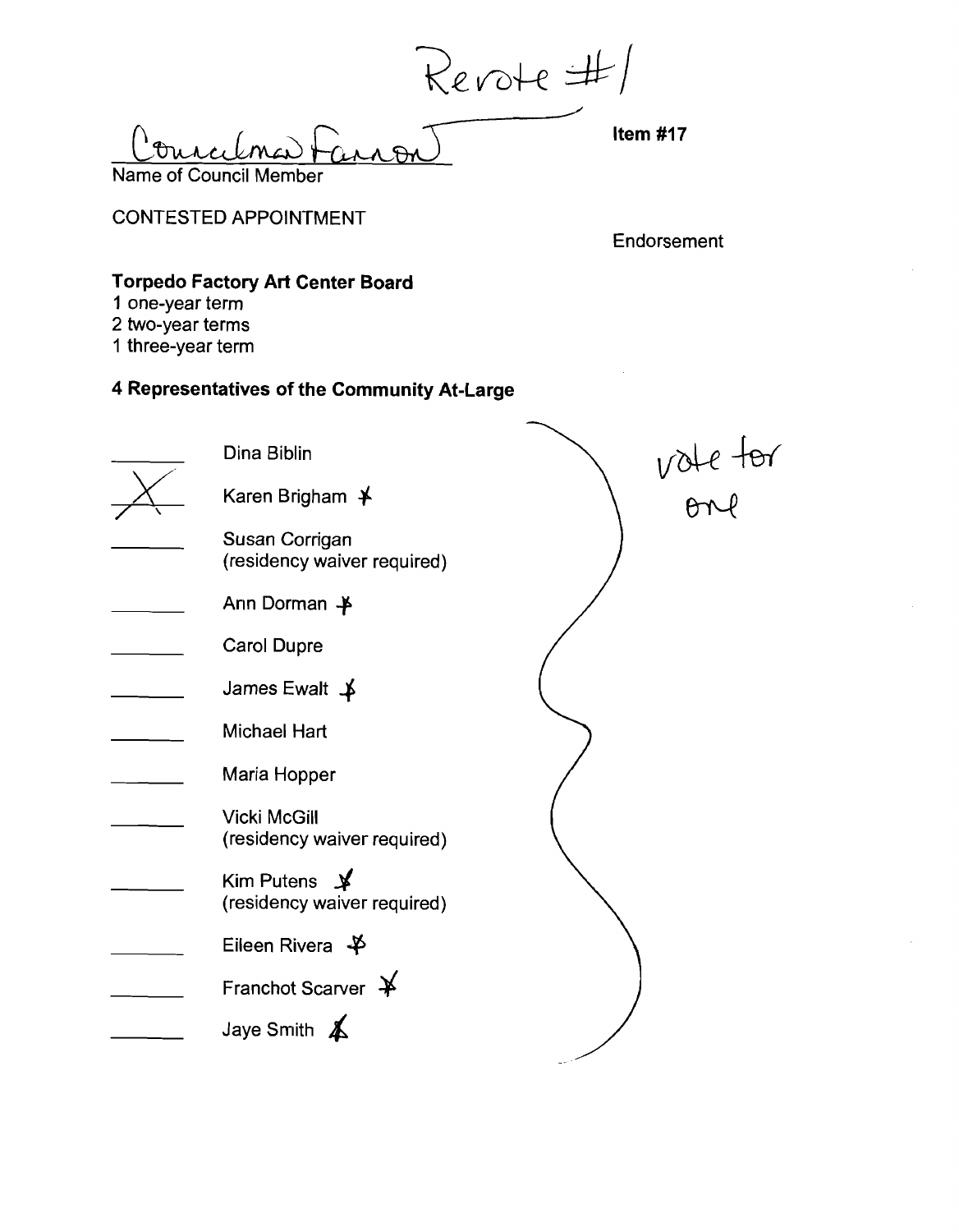Revote #2 Name of Council Member

CONTESTED APPOINTMENT

**Endorsement** 

# **Torpedo Factory Art Center Board**

- **1** one-year term
- 2 two-year terms
- 1 three-year term
- **4 Representatives of the Community At-Large**

| Dina Biblin                                   |
|-----------------------------------------------|
| Karen Brigham                                 |
| Susan Corrigan<br>(residency waiver required) |
| Ann Dorman                                    |
| Carol Dupre                                   |
| <b>James Ewalt</b>                            |
| Michael Hart                                  |
| Maria Hopper                                  |
| Vicki McGill<br>(residency waiver required)   |
| Kim Putens<br>(residency waiver required)     |
| Eileen Rivera                                 |
| <b>Franchot Scarver</b>                       |
| Jaye Smith                                    |

Vote for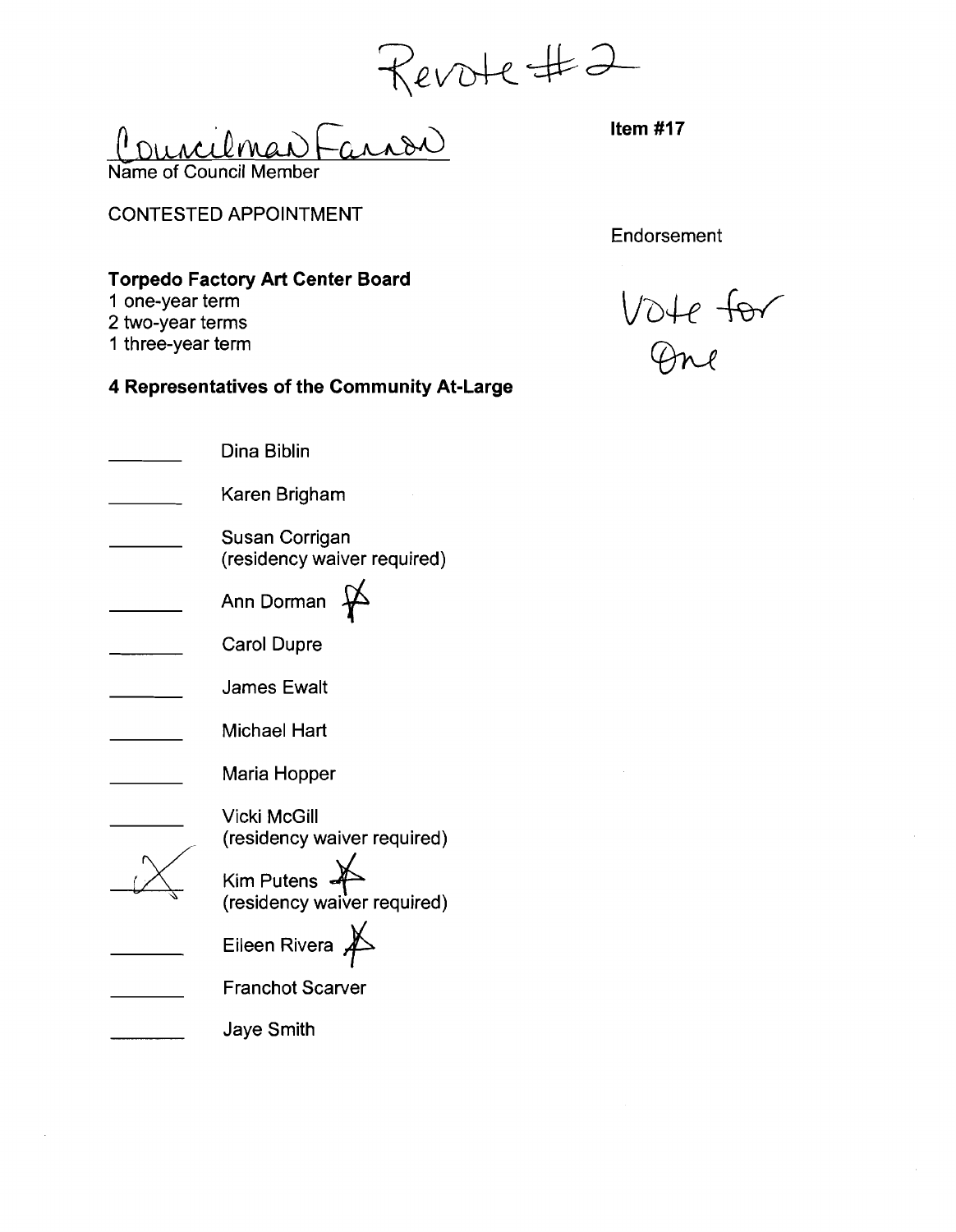EXHIBIT NO. 1

Councilwoman th

Name of Council Member

 $\frac{17}{11 - 23}$ <sup>11</sup>*-23-* 10

CONTESTED APPOINTMENT

**Endorsement** 

# **Torpedo Factory Art Center Board**

- **1** one-year term
- 2 two-year terms
- 1 three-year term

| Dina Biblin                                      |
|--------------------------------------------------|
| Karen Brigham                                    |
| Susan Corrigan<br>(residency waiver required)    |
| Ann Dorman                                       |
| <b>Carol Dupre</b>                               |
| <b>James Ewalt</b>                               |
| Michael Hart                                     |
| Maria Hopper                                     |
| Vicki McGill<br>(residency waiver required)      |
| <b>Kim Putens</b><br>(residency waiver required) |
| Eileen Rivera                                    |
| <b>Franchot Scarver</b>                          |
| Jaye Smith                                       |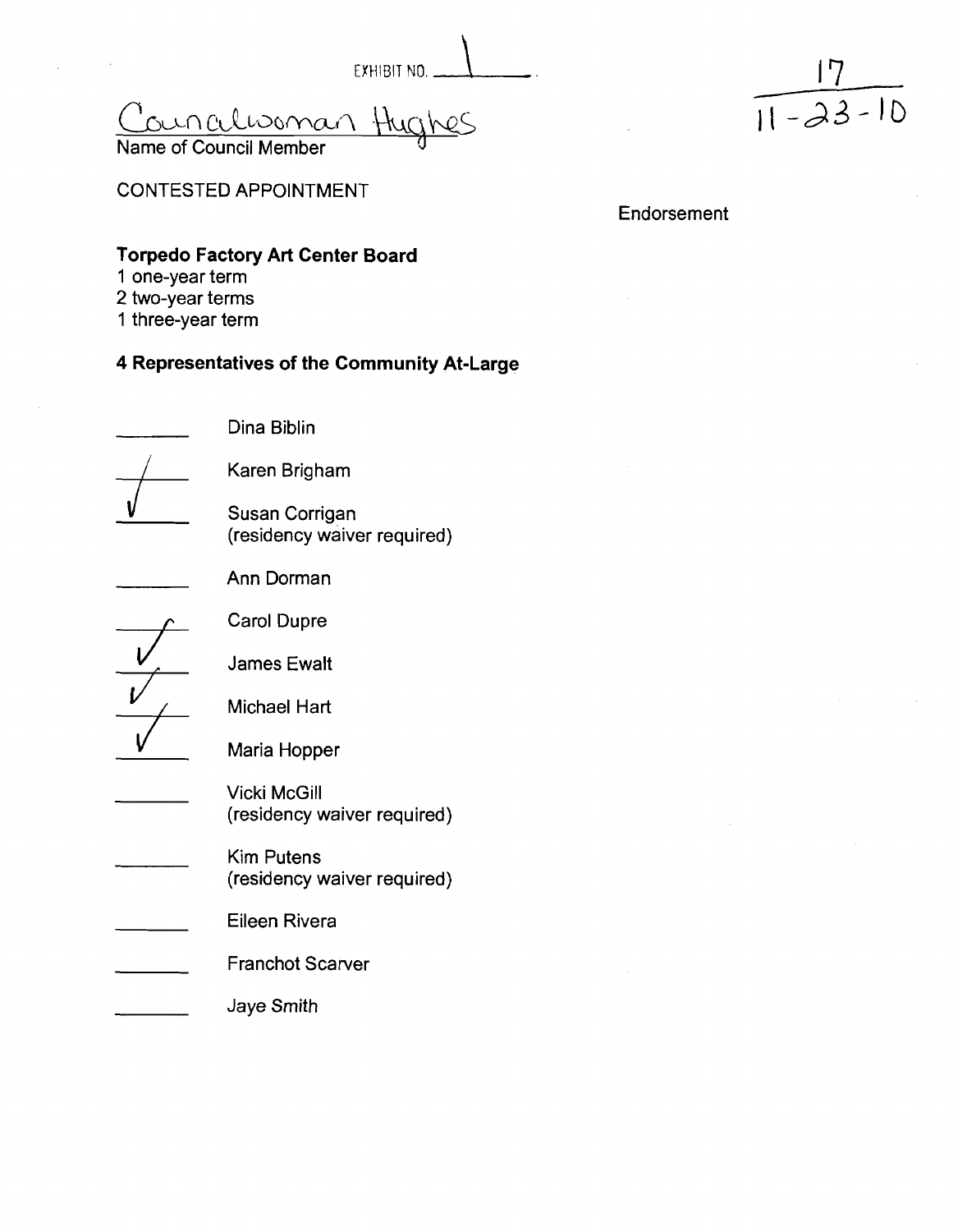$C$ 

# CONTESTED APPOINTMENT (continued)

Endorsement

 $11 - 23 - 10$ 

# **Torpedo Factory Art Center Board (continued)**

**5 Representatives of the Torpedo Factory Artists Association** (such members to be endorsed by the TFAA governing body prior to consideration of appointment by City Council)

2 one-year terms

2 two-year terms

1 three-year term

Penelope Barringer 3-year term Penelope C. Barringer, Pres.,

Torpedo Factory Art Center<br>
Dawn Benedetto 1-year term<br>
Torpedo Externes, Torpedo Factory Art Center<br>
Penelope C. Barringer, Pres.,

Susan Sanders 2-year term Penelope C. Barringer, Pres.,

/

**Lisa Schumaier 2-year term** 

Marian Van Landingham 1-year term Penelope C. Barringer, Pres.,

# **1 Representative of the Art League**

(three-year term)

Betsy Anderson (residency waiver required)

Nancy Pane Fortwengler, First VP, Art League Board of Directors

1 Torpedo Factory Art Center

Torpedo Factory Art Center

f Torpedo Factory Art Center

Penelope C. Barringer, Pres., Torpedo Factory Art Center

Torpedo Factory Art Center

# **of the Alexandria Commission for the Arts**

(three-year term)

Donna Fowler **Pat Miller, chair, Commission** For the Arts

# **of the Alexandria Convention and Visitors Association Member**   $(Ex-Øfficio)$

Stephanie Brown (residency waiver required)

# **1 Representative of the City Manager (Ex-OfFicio)**



**Tom Gates**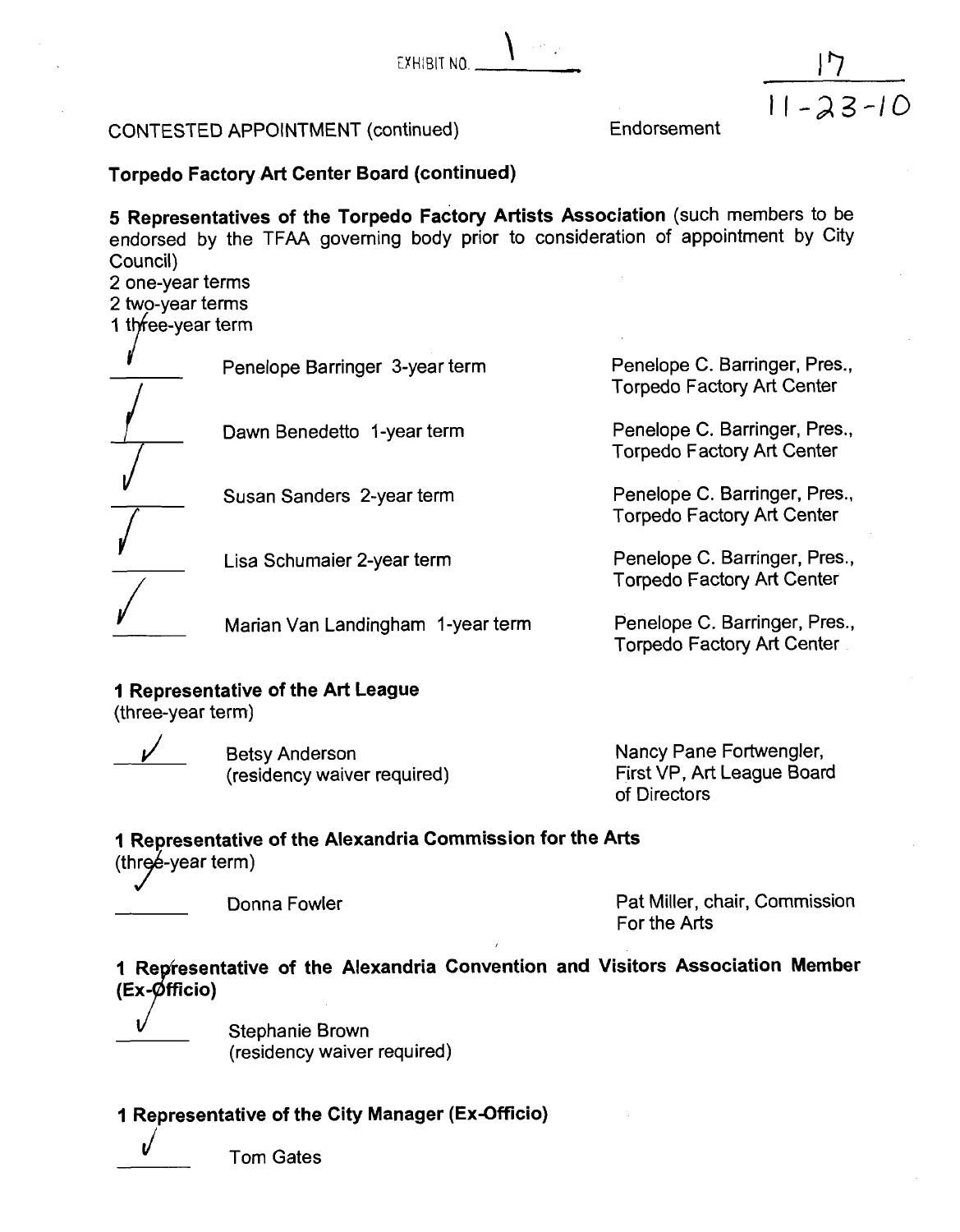Revote #

Name of Council Member

CONTESTED APPOINTMENT

Endorsement

# **Torpedo Factory Art Center Board**

- **1** one-year term
- 2 two-year terms
- 1 three-year term

| Dina Biblin                                          |             |
|------------------------------------------------------|-------------|
| Karen Brigham $\clubsuit$                            | $VOH$ $+Br$ |
| Susan Corrigan<br>(residency waiver required)        |             |
| Ann Dorman $*$                                       |             |
| <b>Carol Dupre</b>                                   |             |
| James Ewalt $\bm{\mathsf{Y}}$                        |             |
| <b>Michael Hart</b>                                  |             |
| Maria Hopper                                         |             |
| <b>Vicki McGill</b><br>(residency waiver required)   |             |
| Kim Putens $\bigstar$<br>(residency waiver required) |             |
| Eileen Rivera $\cancel{\psi}$                        |             |
| Franchot Scarver Y                                   |             |
| Jaye Smith $\cancel{\blacktriangleright}$            |             |
|                                                      |             |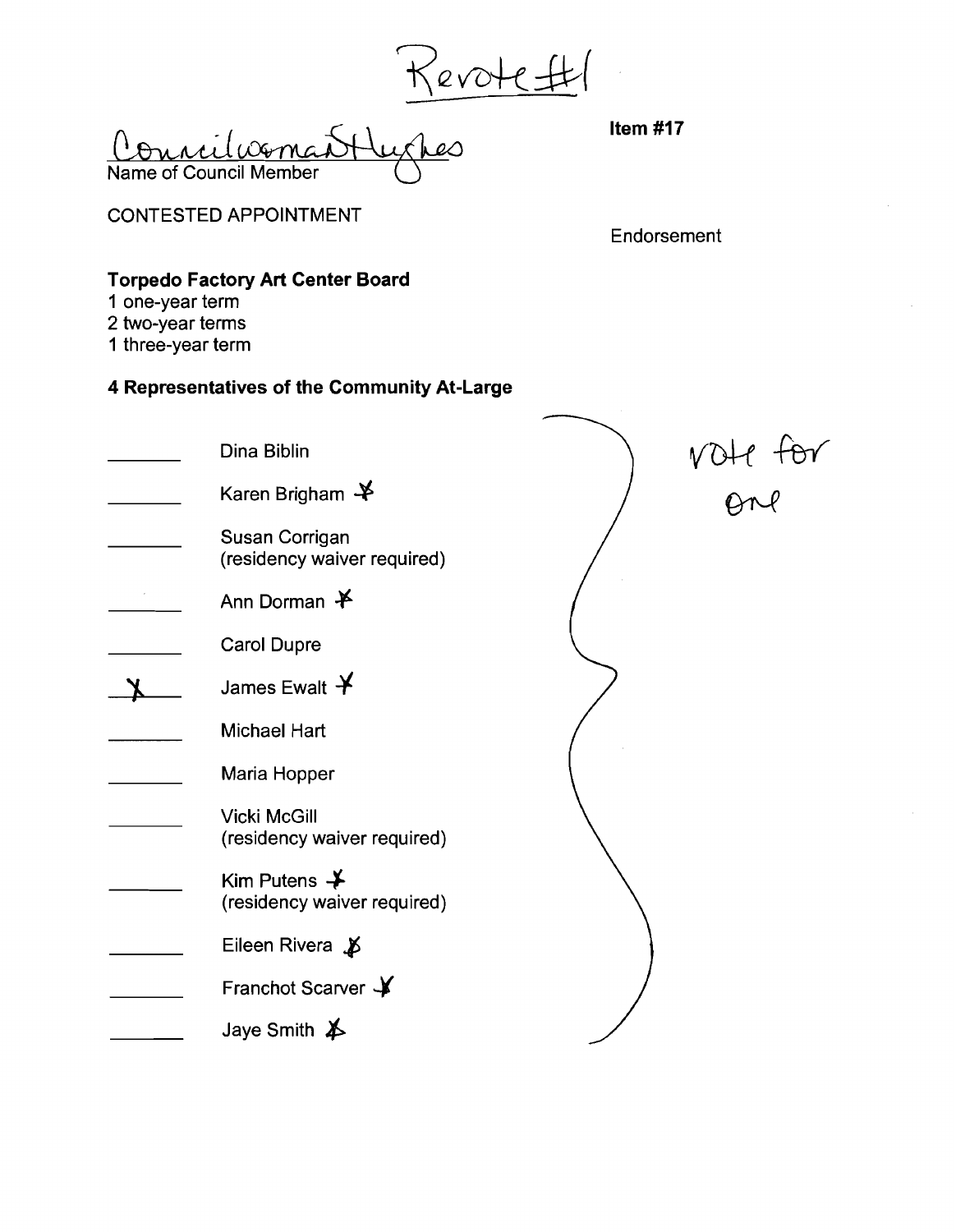Revote #2<br><del>Ulug</del>bes Hem#17

Councilvoma Name of Council Member

CONTESTED APPOINTMENT

**Endorsement** 

 $\mathcal{L}_{\mathcal{A}}$ 

# **Torpedo Factory Art Center Board**

- **1** one-year term
- 2 two-year terms
- 1 three-year term

1 one-year term<br>
2 two-year term<br>
4 Representatives of the Community At-Large *D*ne *Dne* 

|  | 4 Representatives of the Community At-Laı          |  |
|--|----------------------------------------------------|--|
|  | Dina Biblin                                        |  |
|  | Karen Brigham                                      |  |
|  | Susan Corrigan<br>(residency waiver required)      |  |
|  | Ann Dorman                                         |  |
|  | <b>Carol Dupre</b>                                 |  |
|  | <b>James Ewalt</b>                                 |  |
|  | Michael Hart                                       |  |
|  | Maria Hopper                                       |  |
|  | <b>Vicki McGill</b><br>(residency waiver required) |  |
|  | <b>Kim Putens</b><br>(residency waiver required)   |  |
|  | Eileen Rivera                                      |  |
|  | <b>Franchot Scarver</b>                            |  |
|  | <b>Jaye Smith</b>                                  |  |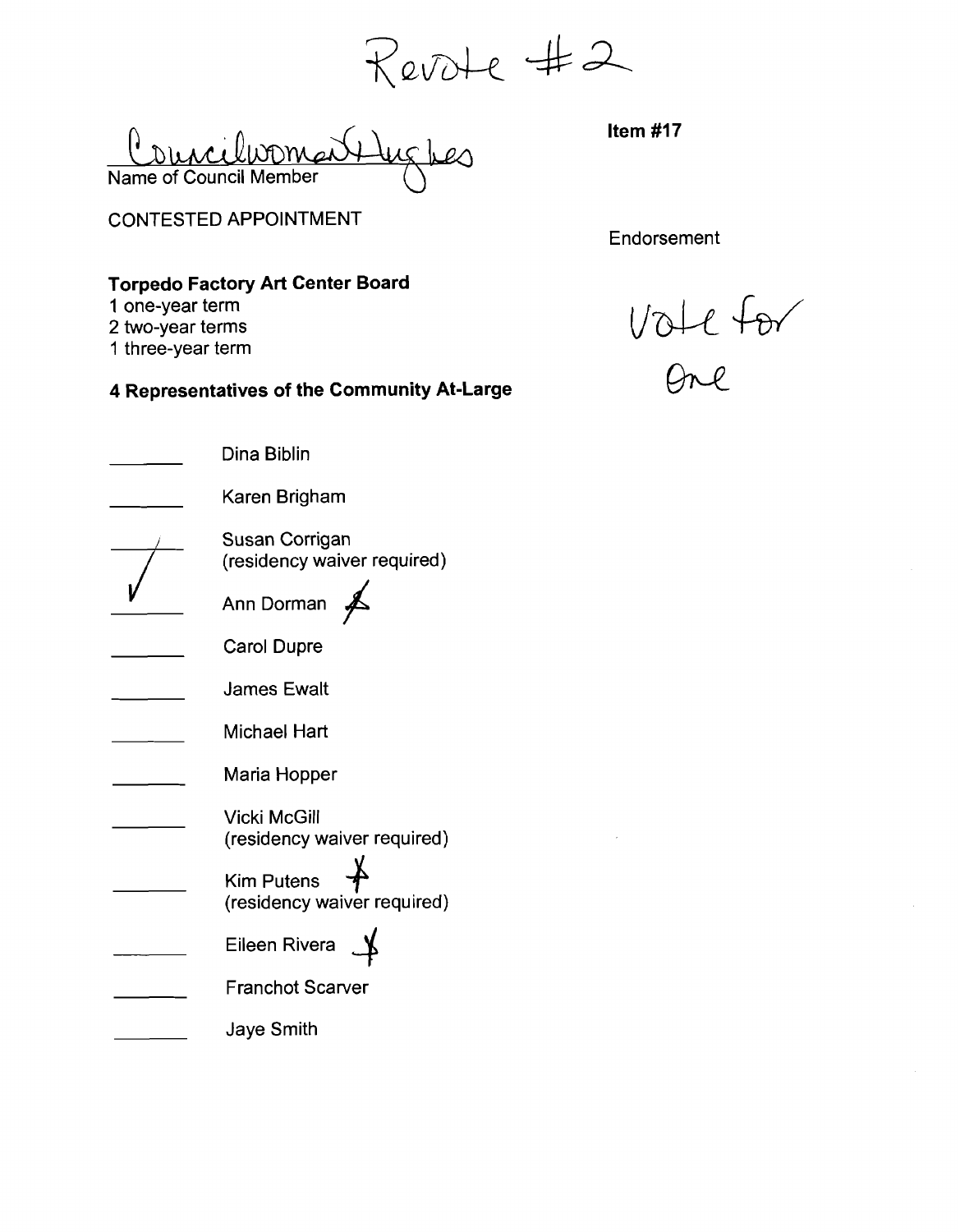EXHIBIT NO. 1  $Concatman$  Krupicka

Name of Council Member

# CONTESTED APPOINTMENT

**Endorsement** 

# **Torpedo Factory Art Center Board**

- **1** one-year term
- 2 two-year terms
- 1 three-year term

# **4 Representatives of the Community At-Large**

Dina Biblin Karen Brigham Susan Corrigan (residency waiver required) Ann Dorman Carol Dupre James Ewalt Michael Hart<br>Maria Hopper Vicki McGill (residency waiver required) Kim Putens (residency waiver required) Eileen Rivera Franchot Scarver Jaye Smith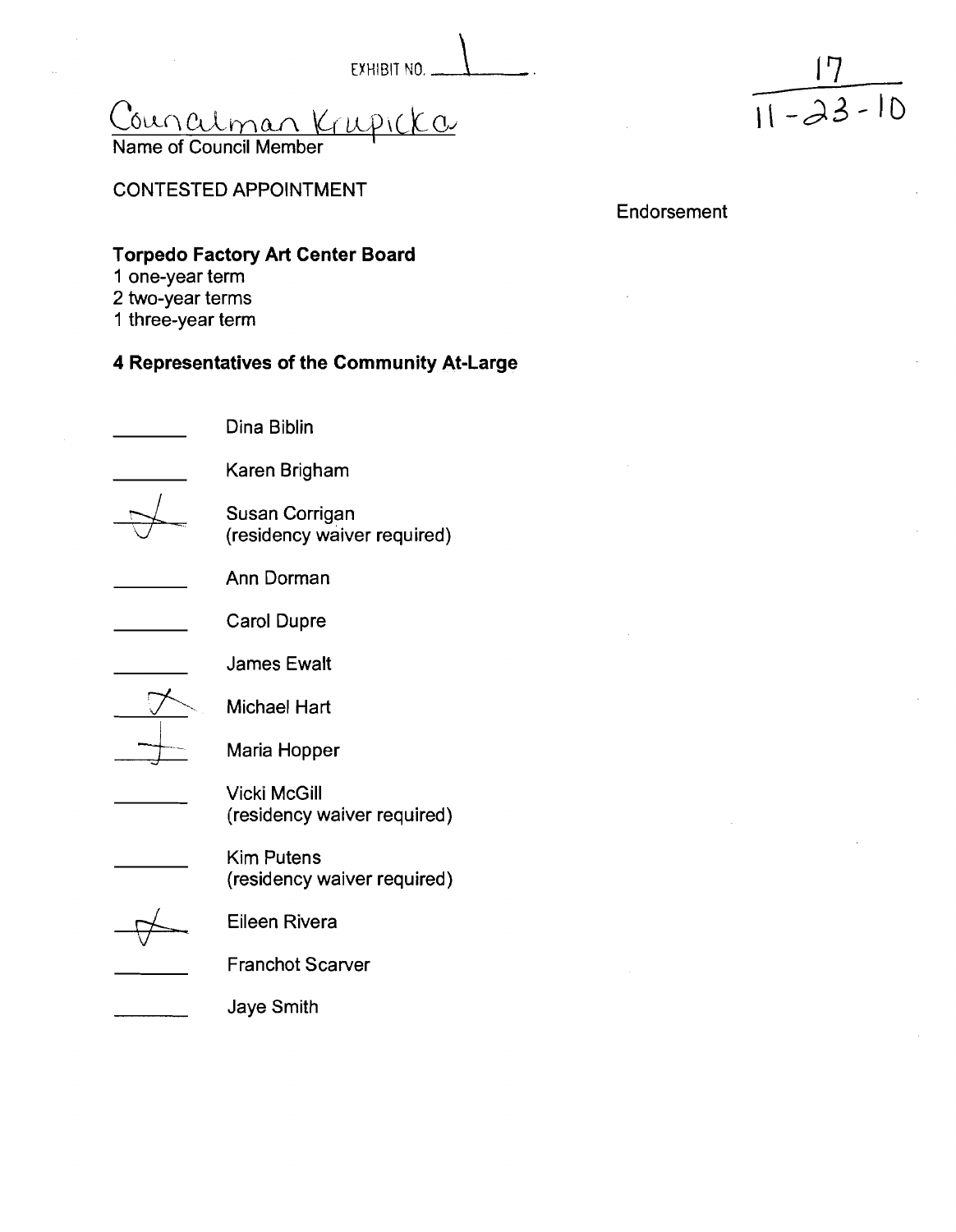EYHIBIT NO.  $\sum_{i=1}^n\alpha_i$ 

# CONTESTED APPOINTMENT (continued)

Endorsement

 $11 - 23 - 10$ 

# **Torpedo Factory Art Center Board (continued)**

**5 Representatives of the Torpedo Factory Artists Association** (such members to be endorsed by the TFAA governing body prior to consideration of appointment by City Council)

2 one-year terms

2 two-year terms<br>1 three-year term

Penelope Barringer 3-year term



Dawn Benedetto 1-year term

 $\bigcup$ Susan Sanders 2-year term



Lisa Schumaier 2-year term

Marian Van Landingham I-year term

# **1 Representative of the Art League**

(three-year term)

Betsy Anderson (residency waiver required) Nancy Pane Fortwengler, First VP, Art League Board of Directors

Penelope C. Barringer, Pres., Torpedo Factory Art Center

Penelope C. Barringer, Pres., Torpedo Factory Art Center

Penelope C. Barringer, Pres., Torpedo Factory Art Center

Penelope C. Barringer, Pres., Torpedo Factory Art Center

Penelope C. Barringer, Pres., Torpedo Factory Art Center

# **1 Representative of the Alexandria Commission for the Arts**

 $(thr\theta e-year term)$ 

Donna Fowler **Pat Miller, chair, Commission** For the Arts

# **1 Representative of the Alexandria Convention and Visitors Association Member (Ex-Officio)** Y

. Stephanie Brown (residency waiver required)

# **1 Representative of the City Manager (Ex-Officio)**

Tom Gates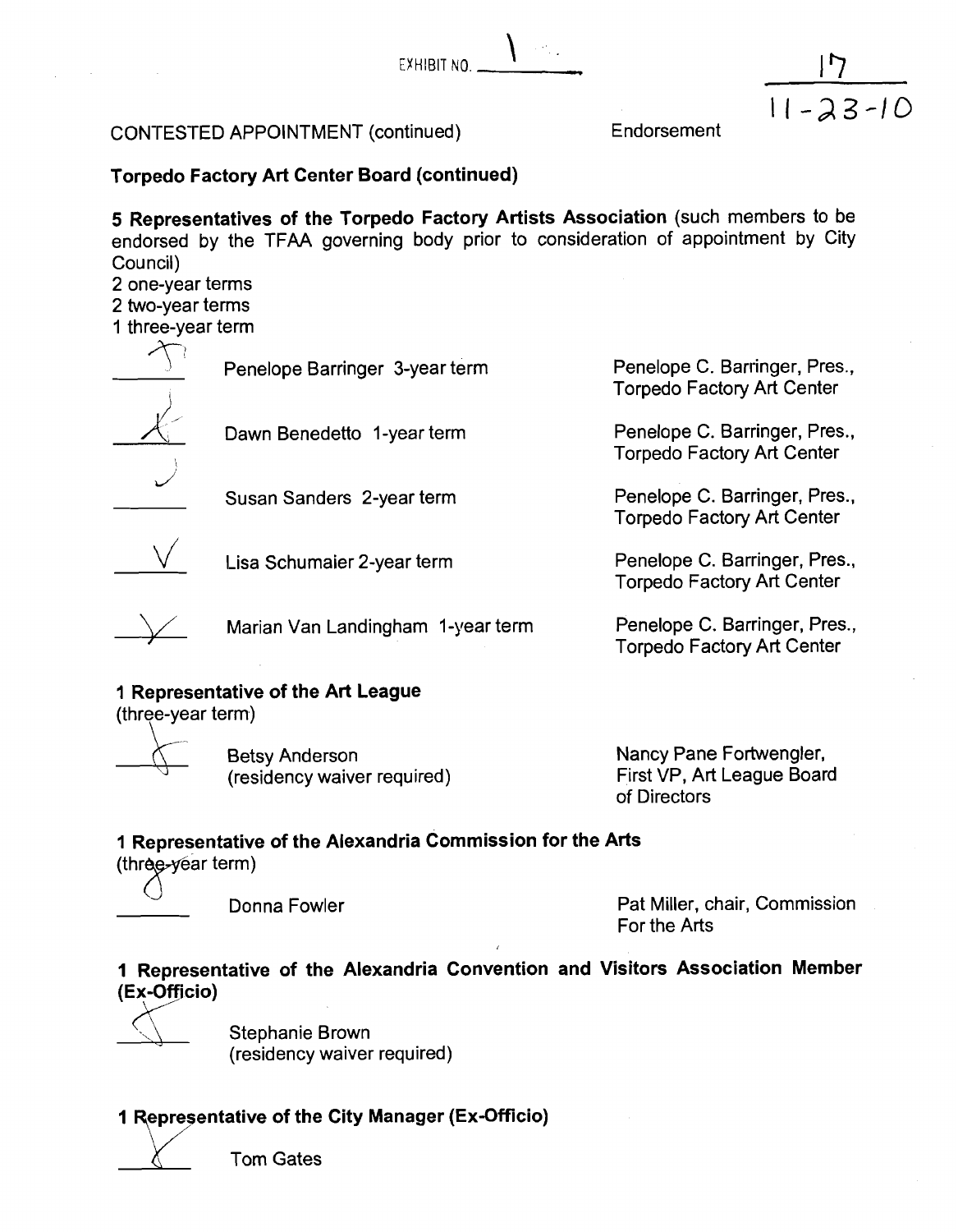Revote H/

CONTESTED APPOINTMENT

**Endorsement** 

# **Torpedo Factory Art Center Board**

- **1** one-year term
- 2 two-year terms
- 1 three-year term

| 1 one-year term<br>2 two-year terms<br>1 three-year term |                                                       |         |
|----------------------------------------------------------|-------------------------------------------------------|---------|
|                                                          | 4 Representatives of the Community At-Large           |         |
|                                                          | Dina Biblin                                           | vok for |
|                                                          | Karen Brigham <b>人</b>                                |         |
|                                                          | Susan Corrigan<br>(residency waiver required)         |         |
|                                                          | Ann Dorman $\cancel{\blacktriangleright}$             |         |
|                                                          | <b>Carol Dupre</b>                                    |         |
|                                                          | James Ewalt $\bm{A}$                                  |         |
|                                                          | <b>Michael Hart</b>                                   |         |
|                                                          | Maria Hopper                                          |         |
|                                                          | <b>Vicki McGill</b><br>(residency waiver required)    |         |
|                                                          | Kim Putens $\triangle$<br>(residency waiver required) |         |
|                                                          | Eileen Rivera $\rightarrow$                           |         |
|                                                          | Franchot Scarver *                                    |         |
|                                                          | Jaye Smith                                            |         |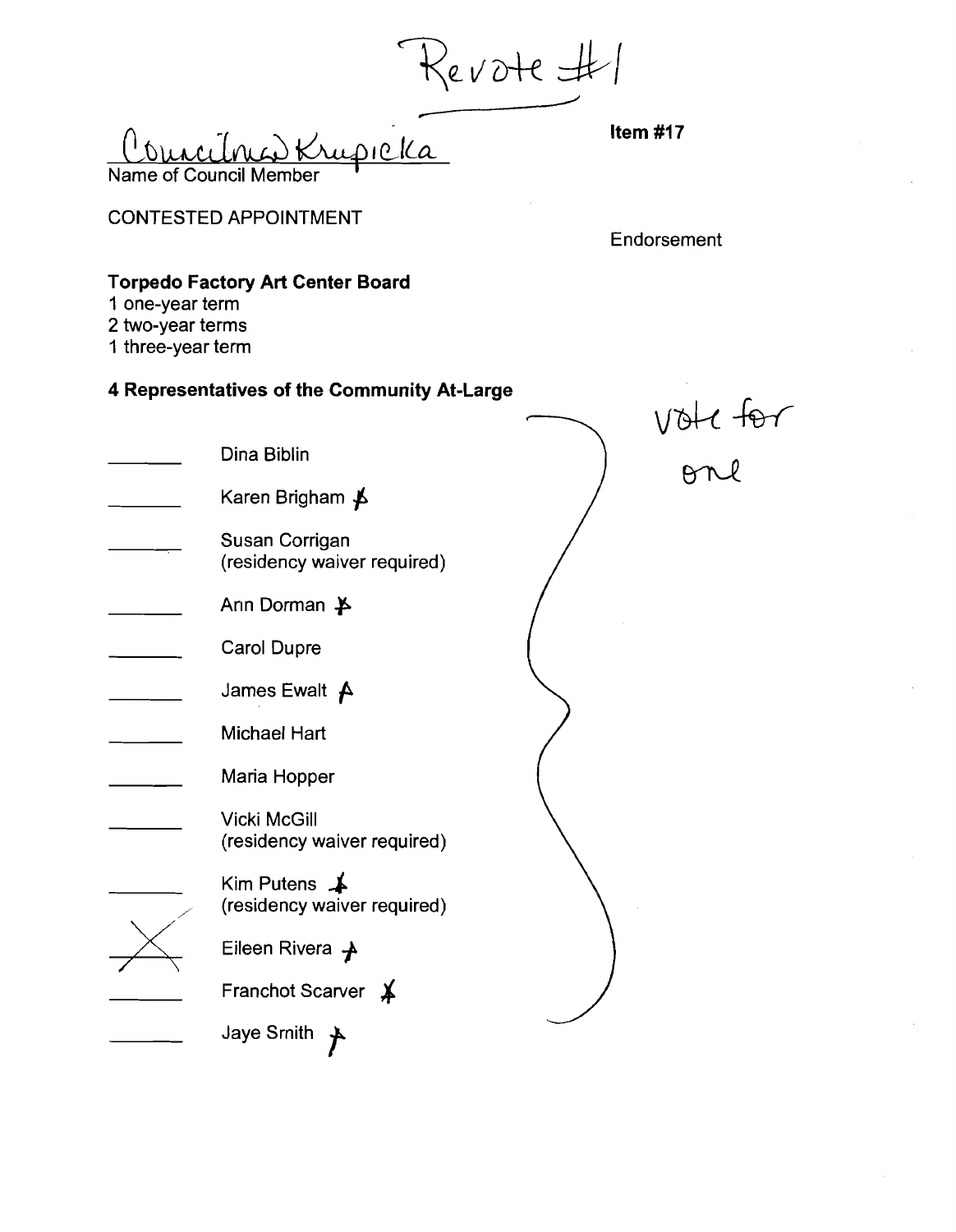Name of Council Member icka

CONTESTED APPOINTMENT

**Endorsement** 

# **Torpedo Factory Art Center Board**

- **1** one-year term
- 2 two-year terms
- 1 three-year term

vote for

| Dina Biblin                                                         |
|---------------------------------------------------------------------|
| Karen Brigham                                                       |
| Susan Corrigan<br>(residency waiver required)                       |
| Ann Dorman                                                          |
| Carol Dupre                                                         |
| <b>James Ewalt</b>                                                  |
| <b>Michael Hart</b>                                                 |
| Maria Hopper                                                        |
| Vicki McGill<br>(residency waiver required)                         |
| Kim Putens $\cancel{\blacktriangle}$<br>(residency waiver required) |
| Eileen Rivera                                                       |
| <b>Franchot Scarver</b>                                             |
| Jaye Smith                                                          |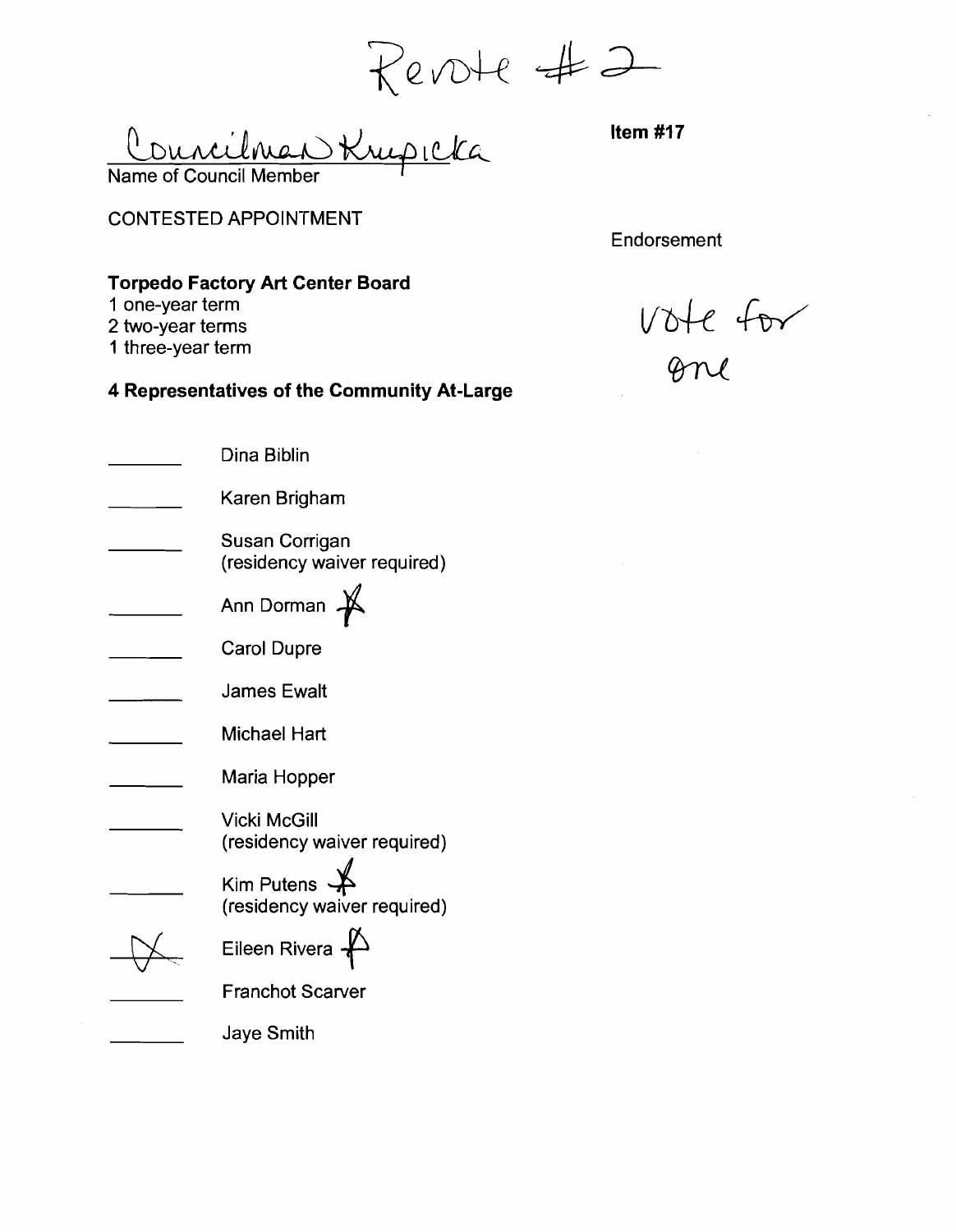**CONTESTED APPOINTMENT** 

Name of Council Member

**Endorsement** 

#### **Torpedo Factory Art Center Board**

- **I one-year term**
- **2 two-year terms**
- **1 three-year term**

 $\sim$  47

| Dina Biblin                                        |
|----------------------------------------------------|
| Karen Brigham                                      |
| Susan Corrigan<br>(residency waiver required)      |
| Ann Dorman                                         |
| Carol Dupre                                        |
| <b>James Ewalt</b>                                 |
| Michael Hart                                       |
| Maria Hopper                                       |
| <b>Vicki McGill</b><br>(residency waiver required) |
| Kim Putens<br>(residency waiver required)          |
| <b>Eileen Rivera</b>                               |
| Franchot Scarver                                   |
| Jaye Smith                                         |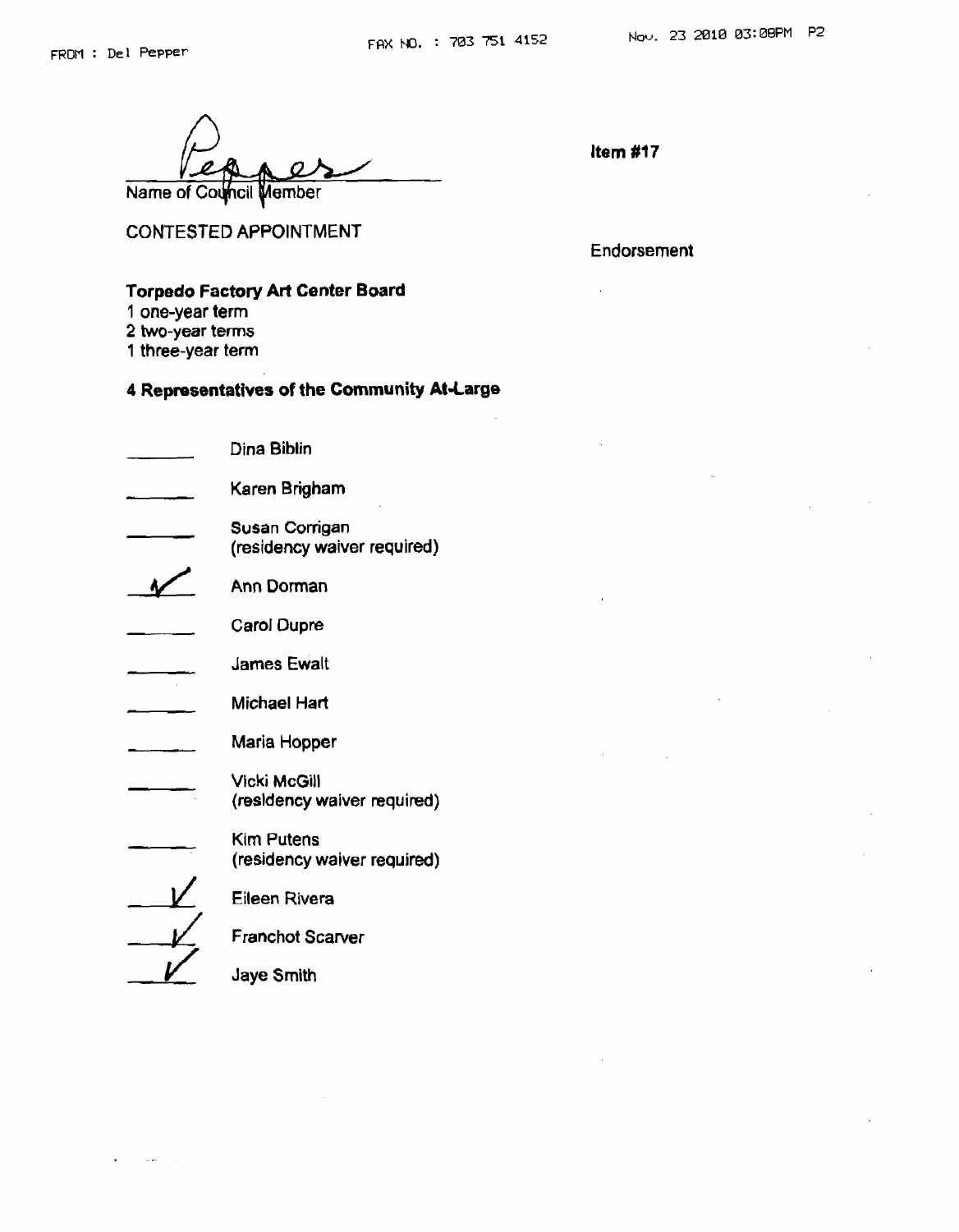pen

ポク

#### CONTESTED APPOINTMENT (continued) Endorsement

**Torpedo Factory Art Center Board (continued)** 

**5 Representatives of the Torpedo Factory Artists Association** (such members to be endorsed by the TFAA governing body prior to consideration of appointment by City Council) 2 one-year terms

2 two-year terms I three-year term

Penelope Barringer 3-year term<br>
Dawn Benedetto 1-year term





Susan Sanders 2-year term



Lisa Schur,

**I** Lisa Schur.<br>
Marian Van L



Penelope C. Barringer, Pres., Torpedo Factory Art Center

Penelope C. Barringer, Pres., Torpedo Factory Art Center

Penelope C. Barringer, Pres., Torpedo Factory Art Center

Penelope C. Barringer, Pres., Torpedo Factory Art Center

Penelope C. Barringer, Pres., Torpedo Factory Art Center

**1 Representative of the Ar**   $($ three-year term $)$ 

Betsy Anderson (residency waiver required) Nancy Pane Fortwengler, First VP, Art League Board of Directors

# **1 Representative of the Alexandria Commission for the Arts**

(three-year term)

ee-year term)<br>
Donna Fowler Pat Miller, chair, Commission<br>
Pat Miller, chair, Commission For the Arts

**1 Representative of the Alexandria Convention and Visitors Association Member (Ex-Officio)** 

Stephanie Brown (residency waiver required)

**1 Representative of the City Manager (Ex-Officio)** /

Tom Gates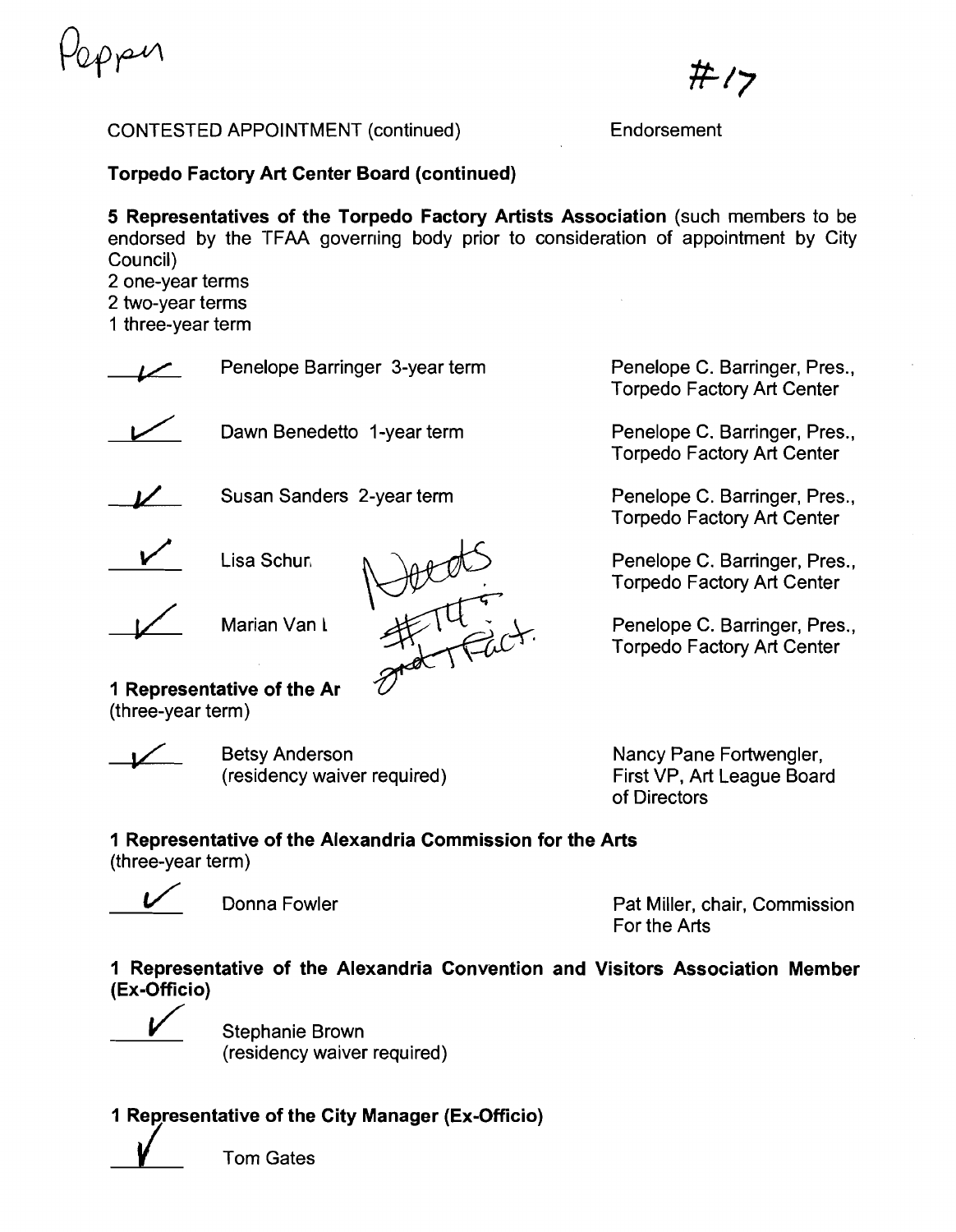Name of Council Member wence)

CONTESTED APPOINTMENT

**Endorsement** 

# **Torpedo Factory Art Center Board**

- **1** one-year term
- 2 two-year terms
- 1 three-year term

| Dina Biblin                                             | VOIC TON |
|---------------------------------------------------------|----------|
| Karen Brigham - ¥                                       |          |
| Susan Corrigan<br>(residency waiver required)           |          |
| Ann Dorman →                                            |          |
| <b>Carol Dupre</b>                                      |          |
| James Ewalt $\uparrow$                                  |          |
| <b>Michael Hart</b>                                     |          |
| Maria Hopper                                            |          |
| <b>Vicki McGill</b><br>(residency waiver required)      |          |
| Kim Putens $\rightarrow$<br>(residency waiver required) |          |
| Eileen Rivera <b>_</b>                                  |          |
| Franchot Scarver $\cancel{\text{+}}$                    |          |
| Jaye Smith $\clubsuit$                                  |          |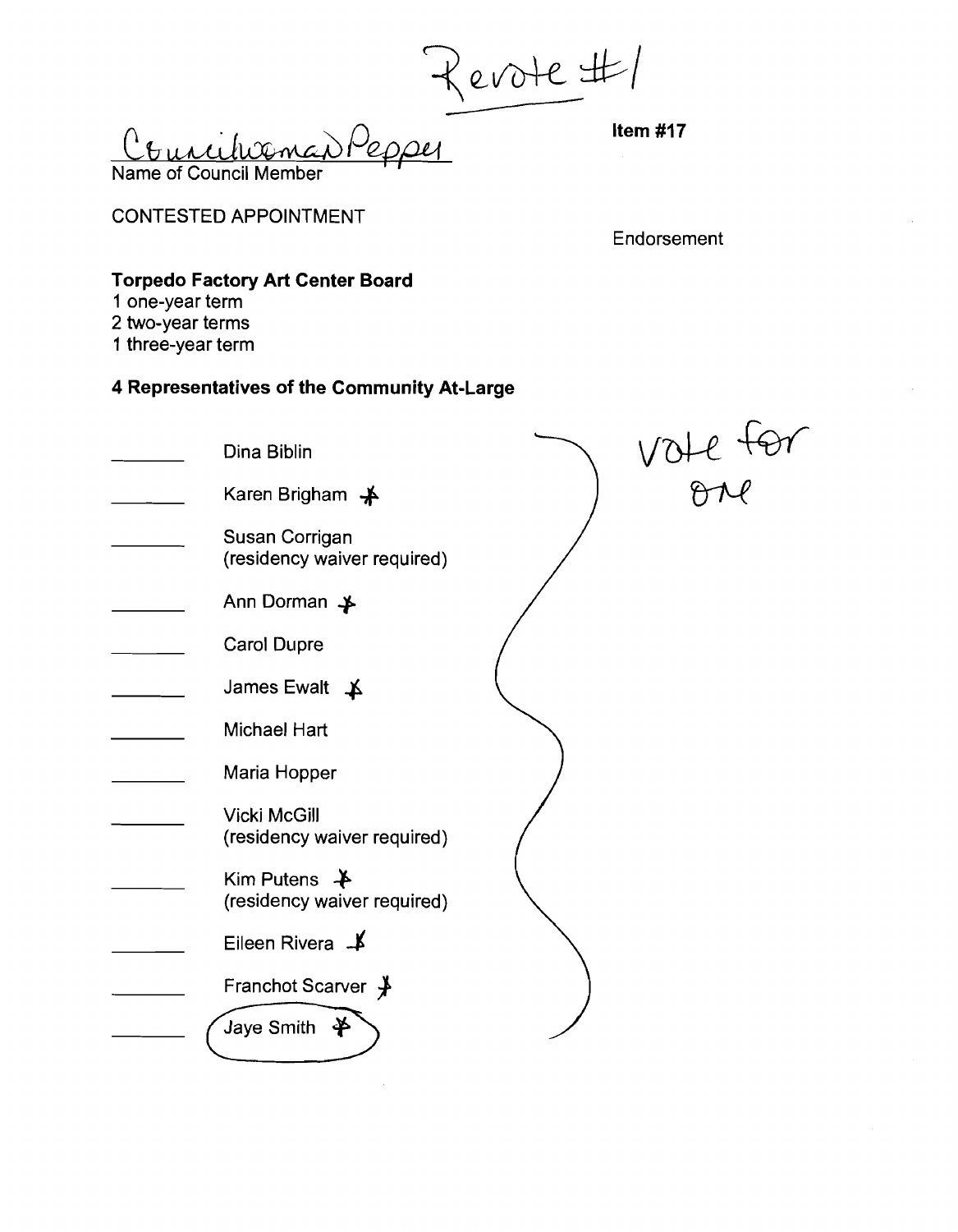Revote #2

 $\bigcup_{\alpha\in\mathcal{P}}\alpha$ Courcilcoman Name of Council Member

CONTESTED APPOINTMENT

**Endorsement** 

### **Torpedo Factory Art Center Board**

- **1** one-year term
- 2 two-year terms
- 1 three-year term

| Dina Biblin                                            |
|--------------------------------------------------------|
| Karen Brigham                                          |
| Susan Corrigan<br>(residency waiver required)          |
| Ann Dorman                                             |
| <b>Carol Dupre</b>                                     |
| <b>James Ewalt</b>                                     |
| Michael Hart                                           |
| Maria Hopper                                           |
| Vicki McGill<br>(residency waiver required)            |
| Kim Putens $\cancel{K}$<br>(residency waiver required) |
| Eileen Rivera                                          |
| <b>Franchot Scarver</b>                                |
| Jaye Smith                                             |

vote for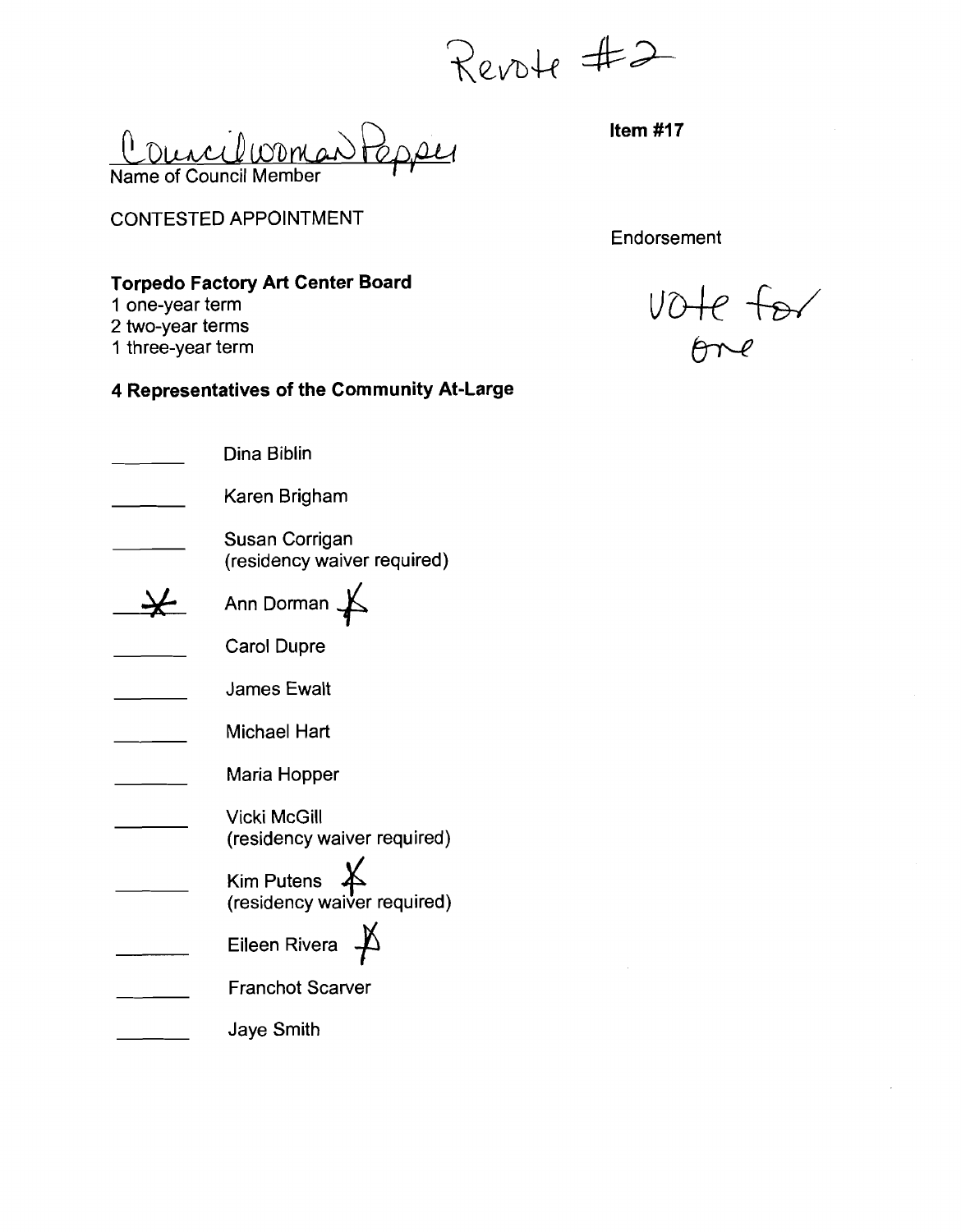



**Torpedo Factory Art Center Board ballot** - **REVISED**  William Euille, KDONLEY, keny.donley, Frank Fannon, Alicia Hughes, Del Pepper, **Jackie Henderson** to: paulcsmedberg, Beth Temple, Judy Stack, 11/22/2010 03:23 PM Sharon Annear, krupickaaide, Joanne Pyle, nanella, Rob Krupicka, Jerad Ferguson

Attached is a revised ballot for the second page of the Torpedo Factory Board. I failed to list Penelope Barringer and Dawn Benedetto as needing residency waivers. They are two of the five applicants from the Torpedo Factory Artists Association.



torpedo factory art center bd ballot.docx

Jackie M. Henderson City Clerk and Clerk of Council City of Alexandria, Virginia 703 746-3975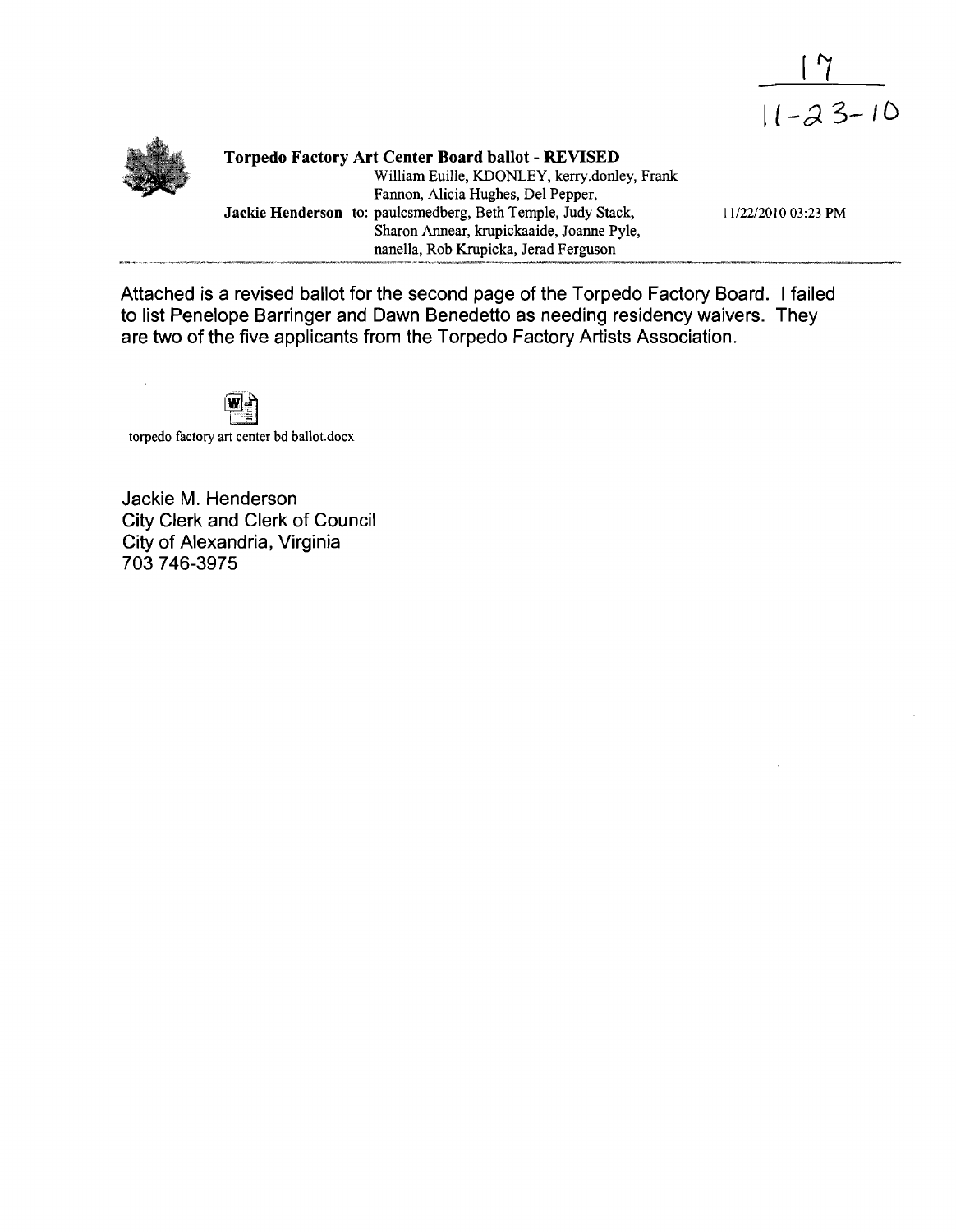# CONTESTED APPOINTMENT (continued) Endorsement

### **Torpedo Factory Art Center Board (continued)**

**5 Representatives of the Torpedo Factory Artists Association** (such members to be endorsed by the TFAA governing body prior to consideration of appointment by City Council) 2 one-year terms

2 two-year terms

1 three-year term

| Penelope Barringer 3-year term<br>(residency waiver required) | Penelope C. Barringer, Pres.,<br><b>Torpedo Factory Art Center</b> |
|---------------------------------------------------------------|--------------------------------------------------------------------|
| Dawn Benedetto 1-year term<br>(residency waiver required)     | Penelope C. Barringer, Pres.,<br><b>Torpedo Factory Art Center</b> |
| Susan Sanders 2-year term                                     | Penelope C. Barringer, Pres.,<br><b>Torpedo Factory Art Center</b> |
| Lisa Schumaier 2-year term                                    | Penelope C. Barringer, Pres.,<br><b>Torpedo Factory Art Center</b> |
| Marian Van Landingham 1-year term                             | Penelope C. Barringer, Pres.,<br><b>Torpedo Factory Art Center</b> |

# **1 Representative of the Art League**

(three-year term)

| <b>Betsy Anderson</b>       | Nancy Pane Fortwengler,    |
|-----------------------------|----------------------------|
| (residency waiver required) | First VP, Art League Board |
|                             | of Directors               |

#### **1 Representative of the Alexandria Commission for the Arts**  (three-year term)

Donna Fowler **Pat Miller, chair, Commission** For the Arts

# **1 Representative of the Alexandria Convention and Visitors Association Member (Ex-Officio)**

Stephanie Brown (residency waiver required)

# **1 Representative of the City Manager (Ex-Officio)**

Tom Gates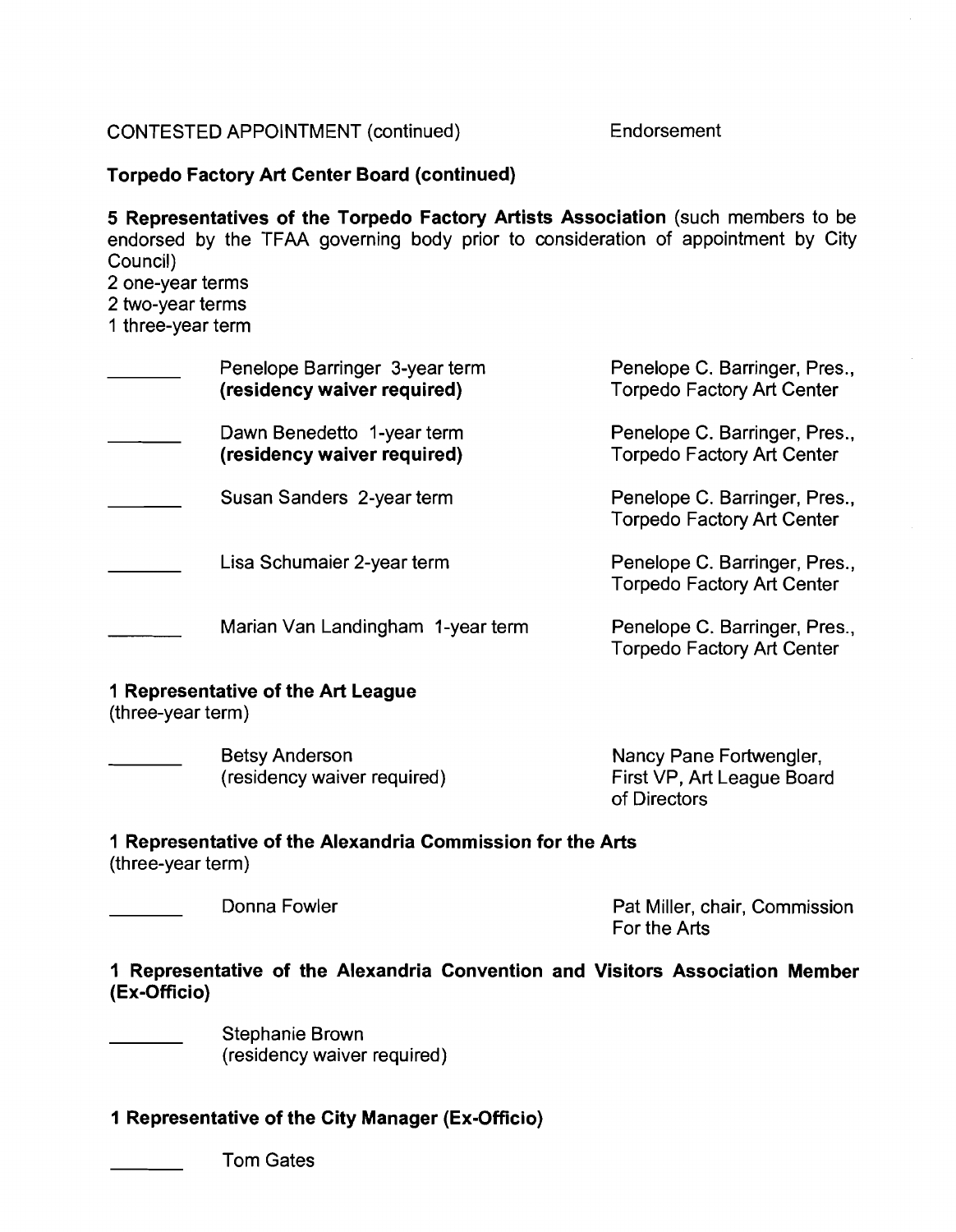



**torpedo factory board zpplication references for Stephanie Brown**  William Euille, KDONLEY, keny.donley, Frank Fannon, Alicia Hughes, Del Pepper, Jackie Henderson to: paulcsmedberg, Beth Temple, Judy Stack, 11/22/2010 10:32 AM Sharon Annear, krupickaaide, Joanne Pyle, nanella, Rob Krupicka, Jerad Ferguson

**Below are references to be included with Stephanie Brown's application for the Torpedo Factory Board as the ACVA rep.** 

**Jackie M. Henderson City Clerk and Clerk of Council City of Alexandria, Virginia 703 746-3975** ----- Forwarded by Jackie Henderson/Alex on 11/22/2010 10:31 AM -----

| From:    | Lora Love/Alex                                                                     |
|----------|------------------------------------------------------------------------------------|
| To:      | Jackie Henderson/Alex@Alex                                                         |
| Date:    | 11/22/2010 08:11 AM                                                                |
| Subject: | Fw: Personal Data Record for Applicants to City Boards, Commissions and Committees |

----- Forwarded by Lora Love/Alex on 1 1/22/2010 08: 12 AM -----

| From:    | Stephanie Brown <sbrown@visitalexva.com></sbrown@visitalexva.com>                      |
|----------|----------------------------------------------------------------------------------------|
| To:      | "Lora.Love@alexandriava.gov" <lora.love@alexandriava.gov></lora.love@alexandriava.gov> |
| Date:    | 11/22/2010 08:05 AM                                                                    |
| Subject: | RE: Personal Data Record for Applicants to City Boards, Commissions and Committees     |

**Lora,** 

**Sorry. I filled it out from home to make sure I met the deadline. Here are references:** 

**Charlotte Hall, 703-684-0580 John Renner, 703-535-1200 Suzanne Cook, (202) 297-6042 Ellen Stanton, (703) 838-1610** 

**Thanks very much, Stephanie** 

**Stephanie Pace Brown President** & **CEO Alexandria Convention** & **Visitors Association 421 King Street, Suite 300** 1 **Alexandria, VA 22314 703-746-3302** ( **SBrown@VisitAlexVA.com VisitAlexandriaVA.com**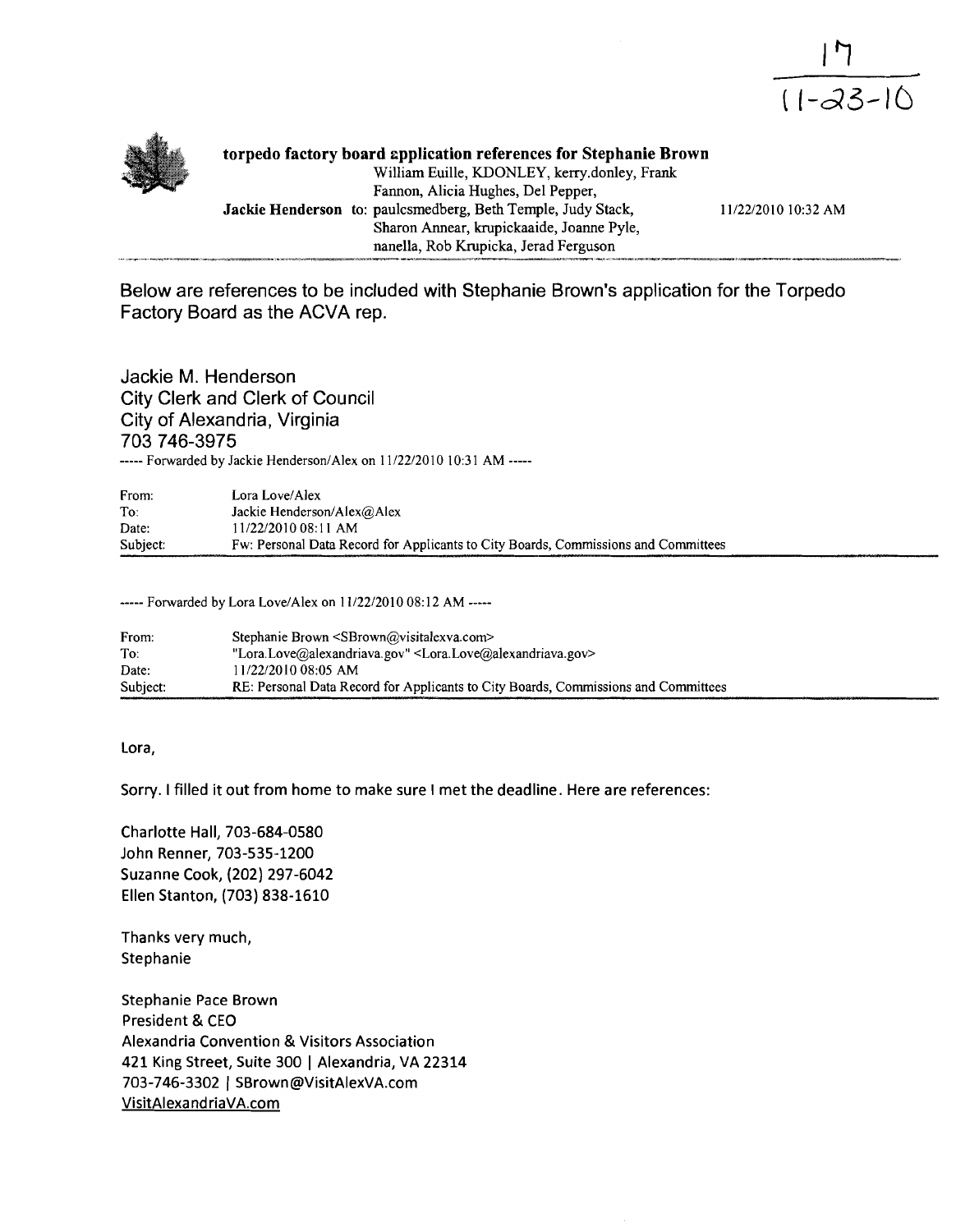**From: Lora.Love@alexandriava.gov [mailto:Lora.Love@alexandriava.gov] Sent: Tuesday, November 09, 2010 9:07 AM To: Stephanie Brown Subject: Fw: Personal Data Record for Applicants to City Boards, Commissions and Committees** 

Good Morning Stephanie,

I have received your application for the Torpedo Factory Art Center Board. The appointments will be made at the November 23, 2010 City Council Meeting and you'll receive your appointment letter within three business days.

If you wouldn't mind supplying me with the names of four references, I'd be happy to fill them in on your application, so we can submit a complete application to Council.

Thank you so much. If you have any questions, feel free to contact me.

Lora Love Boards and Commissions City Clerk's Office City of Alexandria (703) 746-3978

----- **Forwarded by Lora LoveIAlex on 11/09/2010 09:OO AM** -----

**From: <CityMaiI@alexandriava.gov>** 

To: **jackie.henderson@alexandriava.gov,** gloria.sitton@alexandriava.gov, **lora.love@alexandriava.gov** 

**Date: 11/09/2010 05:51 AM** 

**Subject: Personal Data Record for Applicants to City Boards, Commissions and Committees**